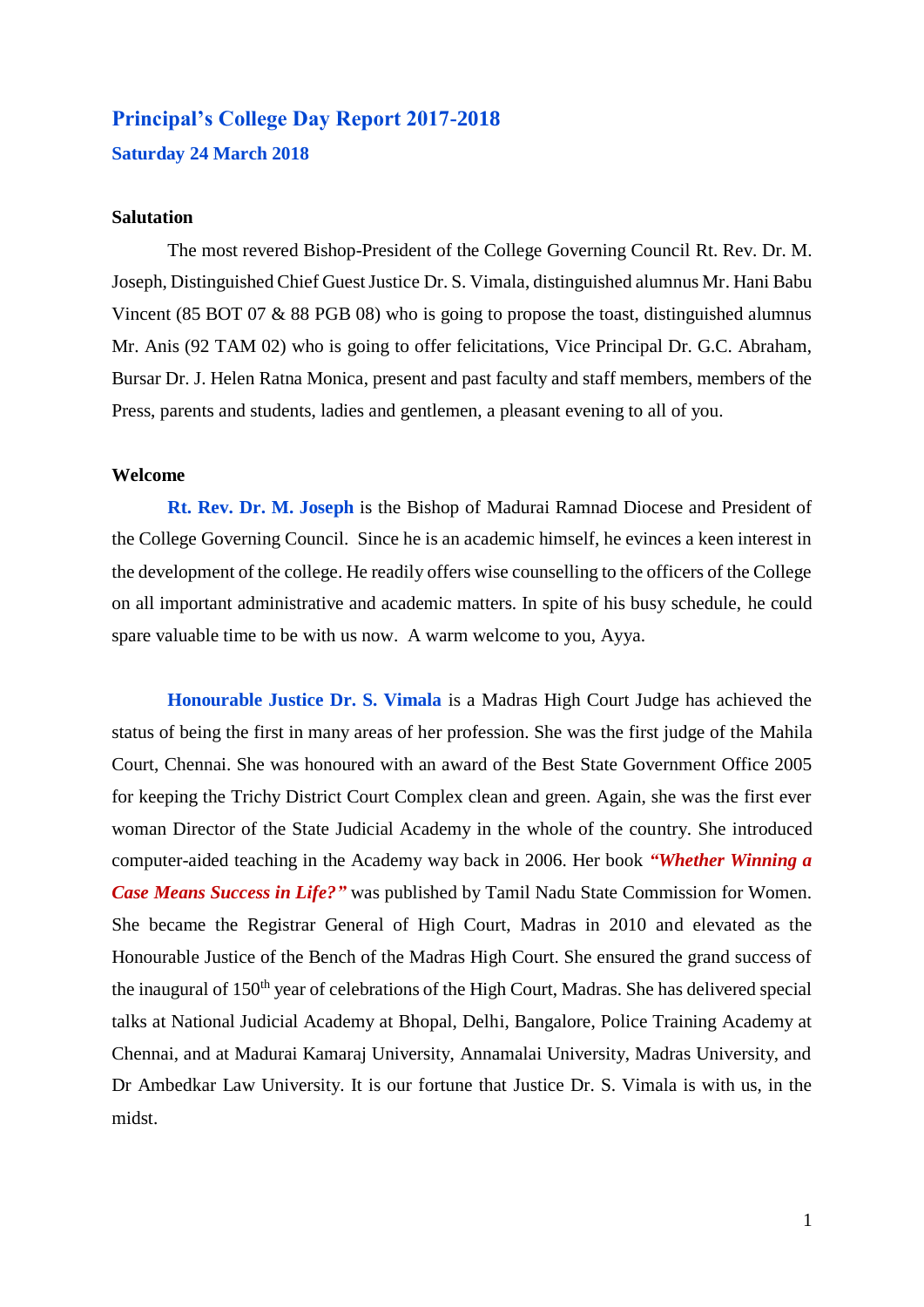**Dr. Hani Babu Vincent** is a distinguished alumnus of the American College. He did his Bachelors and Masters in Botany from 1985 to 1990. He did MTech in Biotechnology at Anna University. He did his Ph.D in Dublin. He is the proprietor of **Hana Medical Supplies LLC in Dubai and Scientific Chemical Technologies Inc in the USA.** He has 27 years of business experience. He has received International Economic and Business Awards. He has traveled more than 55 countries around the world to identify the new products and bring them to the UAE market. His wife is heading an Indian school in Dubai. His eldest son is a PhD in Nano Engineering in Albany State University and his younger son is a bachelor in Nano Engineering. On behalf of the college, I welcome you, Mr. Hani Babu.

**Mr. Anis** is a distinguished alumnus. He did his BA Tamil in our college. He went on to Pondicherry Central University for his MA and MPhil in Drama and Theatre Arts. He is now pursuing his PhD in Film and Theatre Studies at TNOU. Mr. Anis is a multi-talented personality: he is an actor, dramatist, script writer, production designer, director, teacher, and playwright. His has directed the feature film **"***Thirumanam Enum Nikkah"* in 2014. Mr. Anis is a proud student of actor Naser. The college warmly welcomes you Mr. Anis!

# **Introduction**

By the grace of God, guidance of the Governing Council, and cooperation of all other stakeholders, the administration could successfully take the college forward one more year in its endless journey toward dissemination of quality education to the needy and the poor, unserved and the underserved. We need to count all the blessings that the College received during the current academic year. At this moment, I would like to express my gratitude to all great men and women in the past who rendered tireless and dedicated service to make the American College what it is today.

The academic year 2017-18 is highly rewarding for all those who worked hard for upholding the public image of college. It has won many laurels to its credit. Since the time is short, I am presenting only a synoptic summary of the report that runs pages. I assure you that the full report with the achievements of individuals will be included in the College Magazine. I am planning to share with you now the most important highlights. In fact, I am privileged to present the 137<sup>th</sup> Annual Report of the American College.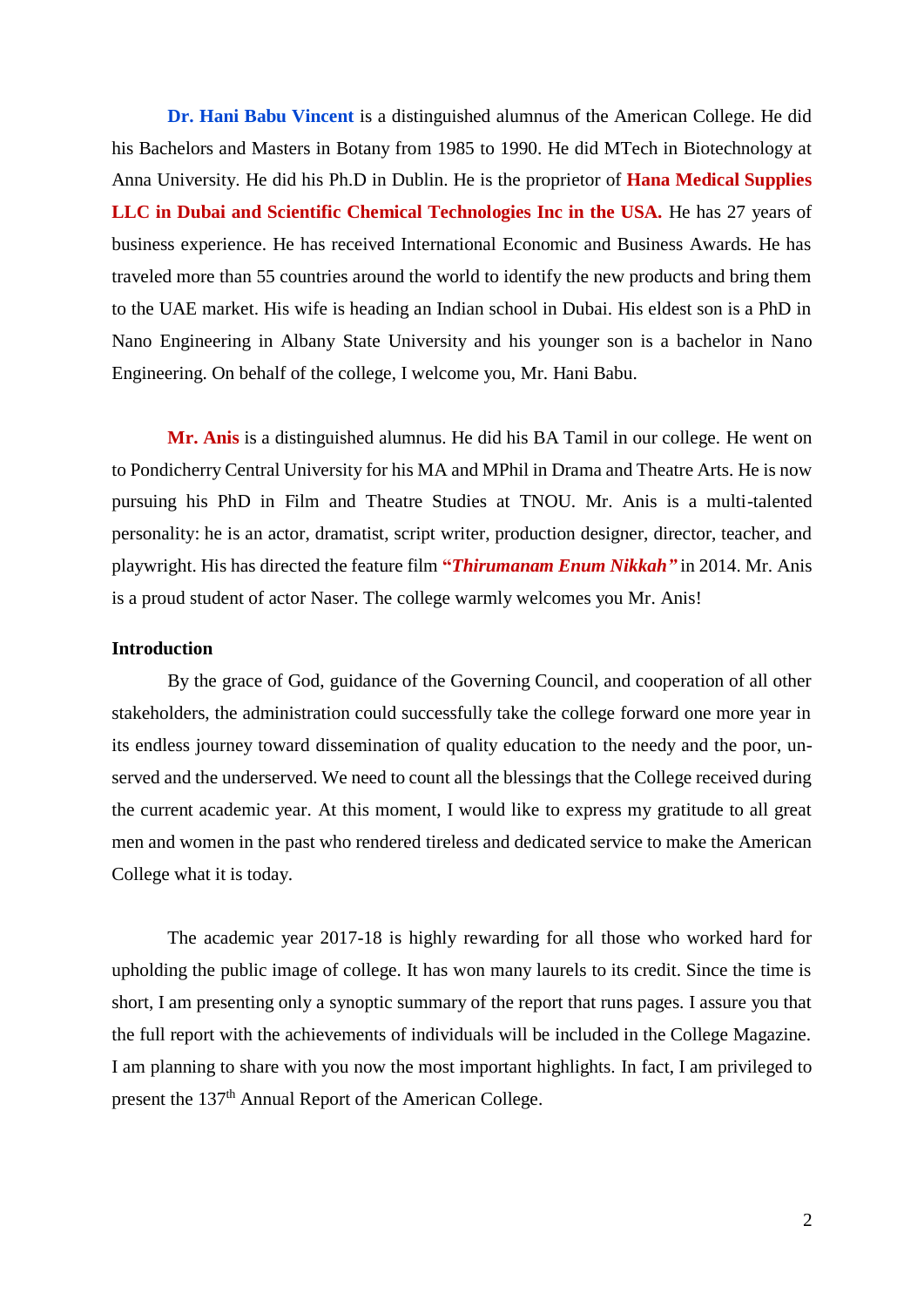# **Re-opening and Orientation**

The College reopened after the summer vacation on Friday 16 June 2017. Orientation was held for postgraduate students of both aided and self-financed streams on 23 June 2017, for undergraduate aided students on 28 June 2017, for undergraduate self-financed students on 29 June 2017, and for Satellite campus students on 30 June 2017. Orientation for MBA and MCA freshmen was held on 11 August 2017. Orientation for community college students was held on 8 August 2017.

# **Admissions**

Parental preference for and public trust in the College reached a new height in admissions this academic year. **The number of students admitted under general stream is 3035 and 136 in Community College.**

# **New Courses**

With a view to meeting the societal demands, the college introduced **BSc in Food Science, BSc Physical Education & BSc Psychology** in Main Campus, and **BA English** at the Satellite campus this year. Madurai Kamaraj University has granted affiliation to all these courses.

#### **Faculty Appointments**

The following were appointed as Assistant Professors in regular vacancies:

| 1. Dr. A. Amutha              | Mathematics              |
|-------------------------------|--------------------------|
| 2. Ms. A. Vinith Mala         | <b>Mathematics</b>       |
| 3. Dr. Sivaruban Thambiratnam | Zoology                  |
| 4. Mr. K.J. Dhananjeyan       | Zoology                  |
| 5. Dr. P. Dailiah Roopha      | Zoology                  |
| 6. Ms. J. Stella Mary         | Zoology                  |
| 7. Ms. J. Nithya Kamalam      | <b>Botany</b>            |
| 8. Dr. M. Sheela              | Economics                |
| 9. Dr. R. Jasmine             | Economics in FDP vacancy |

54 Lecturers were appointed in the management vacancies in various departments:

| 1. Mrs. S. Megala    | Tamil |
|----------------------|-------|
| 2. Mr. A. Rajan      | Tamil |
| 3. Mr. C. Melvinraja | Tamil |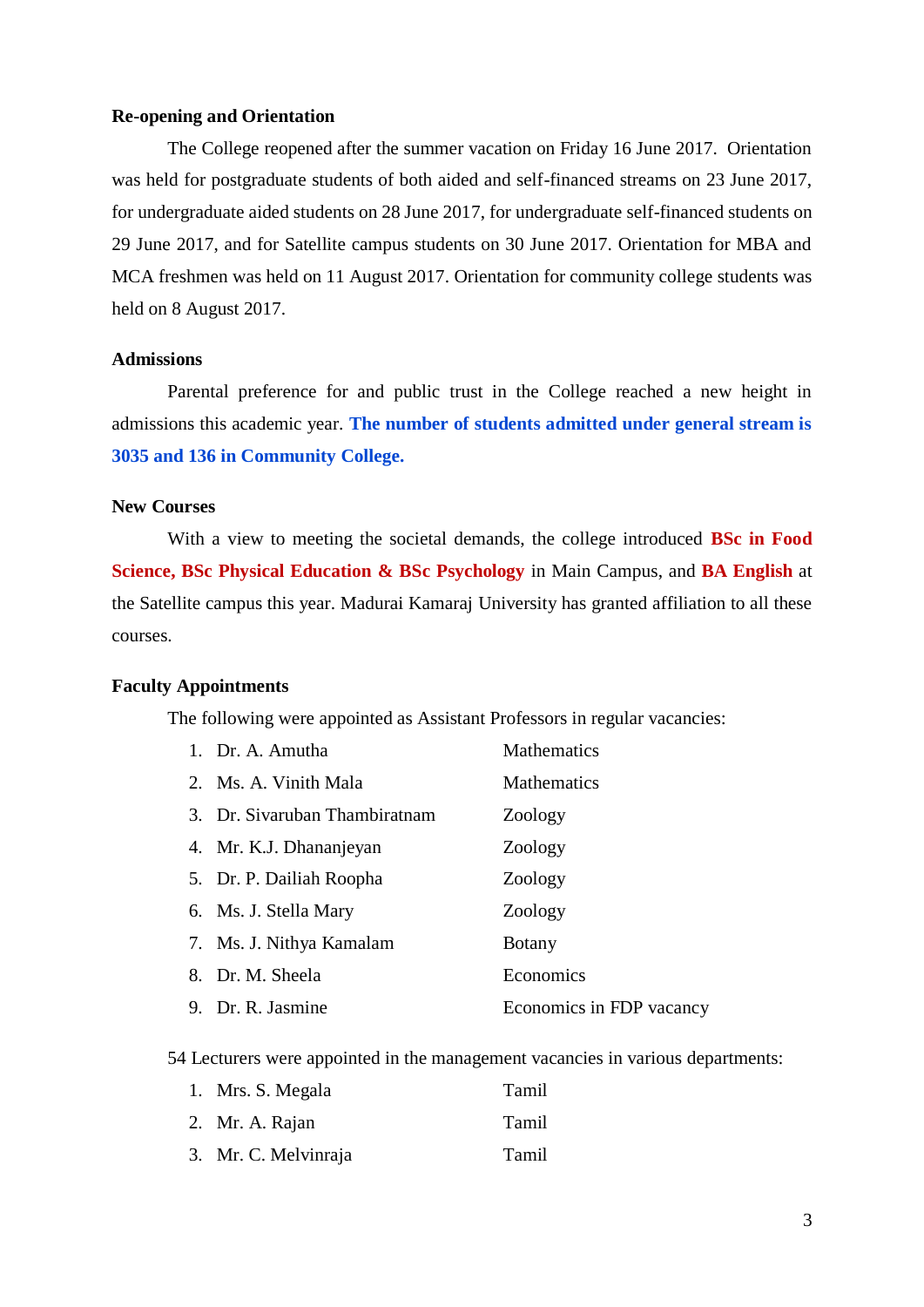| 4. | Ms. A. Leema Juliet                     | Tamil              |
|----|-----------------------------------------|--------------------|
| 5. | Mr. A. Guhanandan                       | Hindi              |
| 6. | Ms. N.M.S. Jeyanthi                     | Hindi              |
| 7. | Ms. T.L. Vijaya                         | Hindi              |
| 8. | Ms. T. Blesslyn Esther Roopavathy       | English            |
| 9. | Ms. S. Daffny Orangemary                | English            |
|    | 10. Mr. Damien Patric                   | English            |
|    | 11. Ms. Kayal Anthony                   | English            |
|    | 12. Ms. R. Daphne Jennifer              | <b>Mathematics</b> |
|    | 13. Ms. G.K. Cynthia Megdhaline         | <b>Mathematics</b> |
|    | 14. Dr. A. Deborah Gnana Selvam         | Microbiology       |
|    | 15. Ms. P. Margaret Sangeetha           | Microbiology       |
|    | 16. Ms. D. Ramya                        | Microbiology       |
|    | 17. Ms. J. Shirly Angelin               | Microbiology       |
|    | 18. Ms. R. Medona Mary                  | Biochemistry       |
|    | 19. Ms. Sreya Johnson                   | Food Science       |
|    | 20. Ms. Poornima Jeyasekaran            | Food Science       |
|    | 21. Dr. A. Surendran                    | Food Science       |
|    | 22. Ms. C. Venisda Jonab Rani           | Food Science       |
|    | 23. Ms. C. Angelin Monica               | Food Science       |
|    | 24. Ms. M. Darathy Kanmani              | <b>BBA</b>         |
|    | 25. Ms. M. Sally                        | Commerce           |
|    | 26. Ms. C. Joselyn Nithya               | Commerce           |
|    | 27. Mrs. S. Renugudevi                  | Commerce           |
|    | 28. Mr. S. Saravanan                    | Commerce           |
|    | 29. Ms. G. Tracy Carol                  | Economics          |
|    | 30. Mr. M. Yesurajan                    | Economics          |
|    | 31. Dr. R. Murugan                      | Economics          |
|    | 32. Ms. P.M. Ezhil Meena                | Psychology         |
|    | 33. Ms. R. Kayalvizhi                   | Psychology         |
|    | 34. Mr. D. Durai Manohardoss Prabaharan | Physics            |
|    | 35. Ms. W. Daphane Sharon               | Physics            |
|    | 36. Ms. S. Sharmila Ruth Ebenezar       | Physics            |
|    | 37. Ms. R. Agitha Sharon                | <b>BCA</b>         |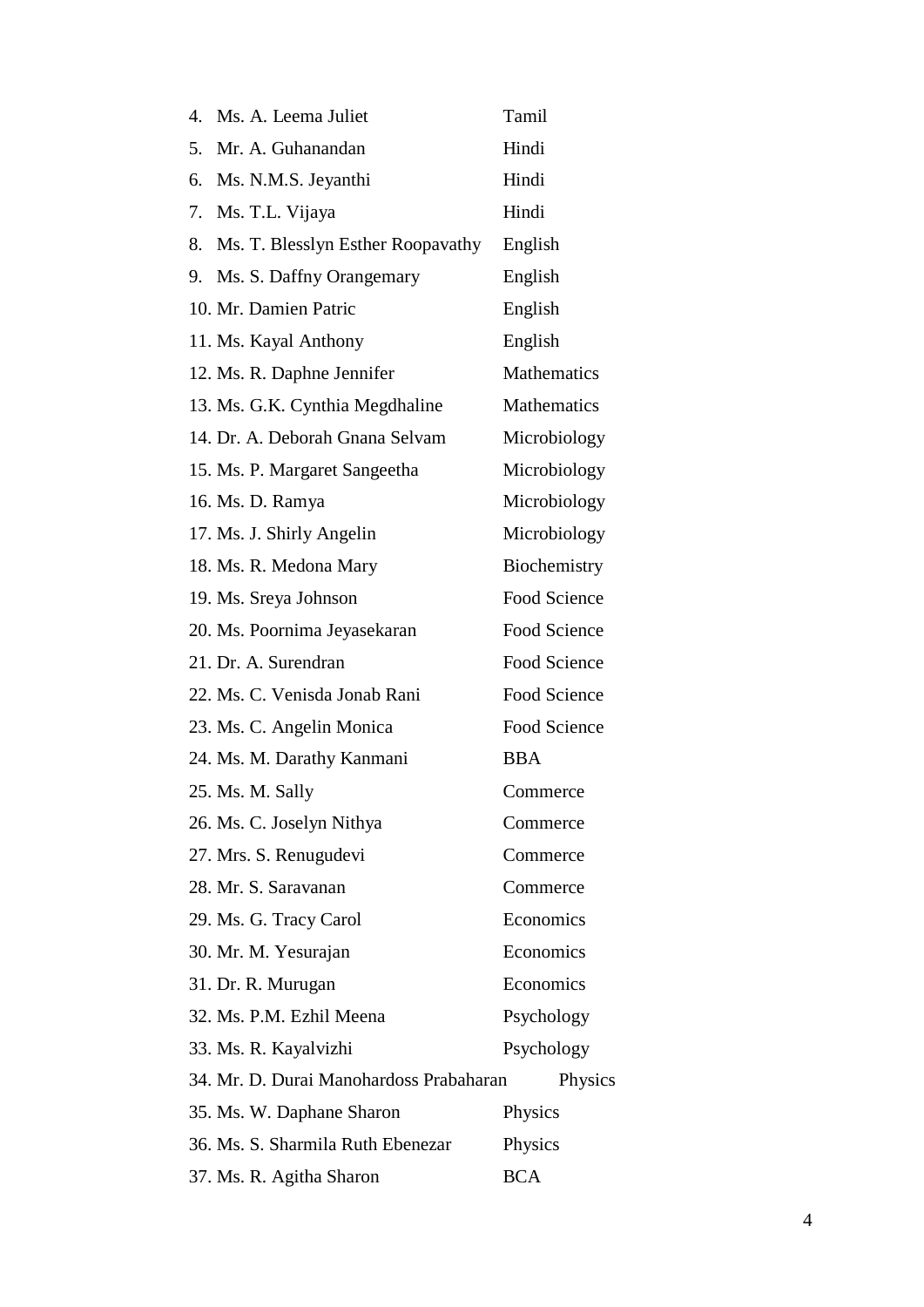| 38. Ms. R. Catherine Junia     | <b>Computer Science</b> |
|--------------------------------|-------------------------|
| 39. Ms. A. Ruby                | <b>BIT</b>              |
| 40. Ms. R. Ruth Belina         | <b>BIT</b>              |
| 41. Ms. A. Jeba Jenitta        | Chemistry               |
| 42. Ms. M. Ahila Devi          | Chemistry               |
| 43. Dr. Maria Antony Raj       | <b>MSW</b>              |
| 44. Dr. H. Lourduraj           | <b>RPS</b>              |
| 45. Ms. S. Sharon Ranjini      | Viscom                  |
| <b>Satellite Campus</b>        |                         |
| 46. Mr. S. Kiruba Johnson      | English                 |
| 47. Ms. R. Jennifer            | Tamil                   |
| 48. Ms. D. Sweetlin Princess   | <b>BBA</b>              |
| 49. Ms. R. Jasmine Sugirthabai | <b>MBA</b>              |
| 50. Ms. R. Faridha             | Commerce                |
| 51. Ms. C. Jameslyn Vithya     | Commerce                |
| 52. Ms. K. Bagavathi           | Commerce                |
| 53. Ms. N. Bairavi             | Commerce                |
| 54. Mr. R. Immanuel            | <b>Mathematics</b>      |

# **Faculty Development Programmes**

The college always encourages the faculty members to update themselves in their chosen fields of specialization and therefore the following faculty members attended refresher courses and orientation programmes at Madurai Kamaraj University:

- 1. Mrs. M. Sengolmary of Tamil
- 2. Dr. M. Rajendra Pandian & Mr. C. Joel Gnanadoss Timothy of English
- 3. Ms. T. Anandaselvam and Ms. D. Lourdu Immaculate of Mathematics
- 4. Dr. D. Stephen of Botany
- 5. Dr. P. Velladurai of Zoology
- 6. Dr. G. Kannabiran and Dr. S. Jeyarani of Economics
- 7. Dr. N. Vasantha Kumar, Librarian

## **Award of Ph.D to the Faculty Members**

The following faculty members have been awarded Ph.D by Madurai Kamaraj University:

- 1. Dr. M. Davamani Christober, Second Ph.D in Mathematics
- 2. Dr. T. Augustus Julian Lazmey in Social Work (Gandhi Gram University)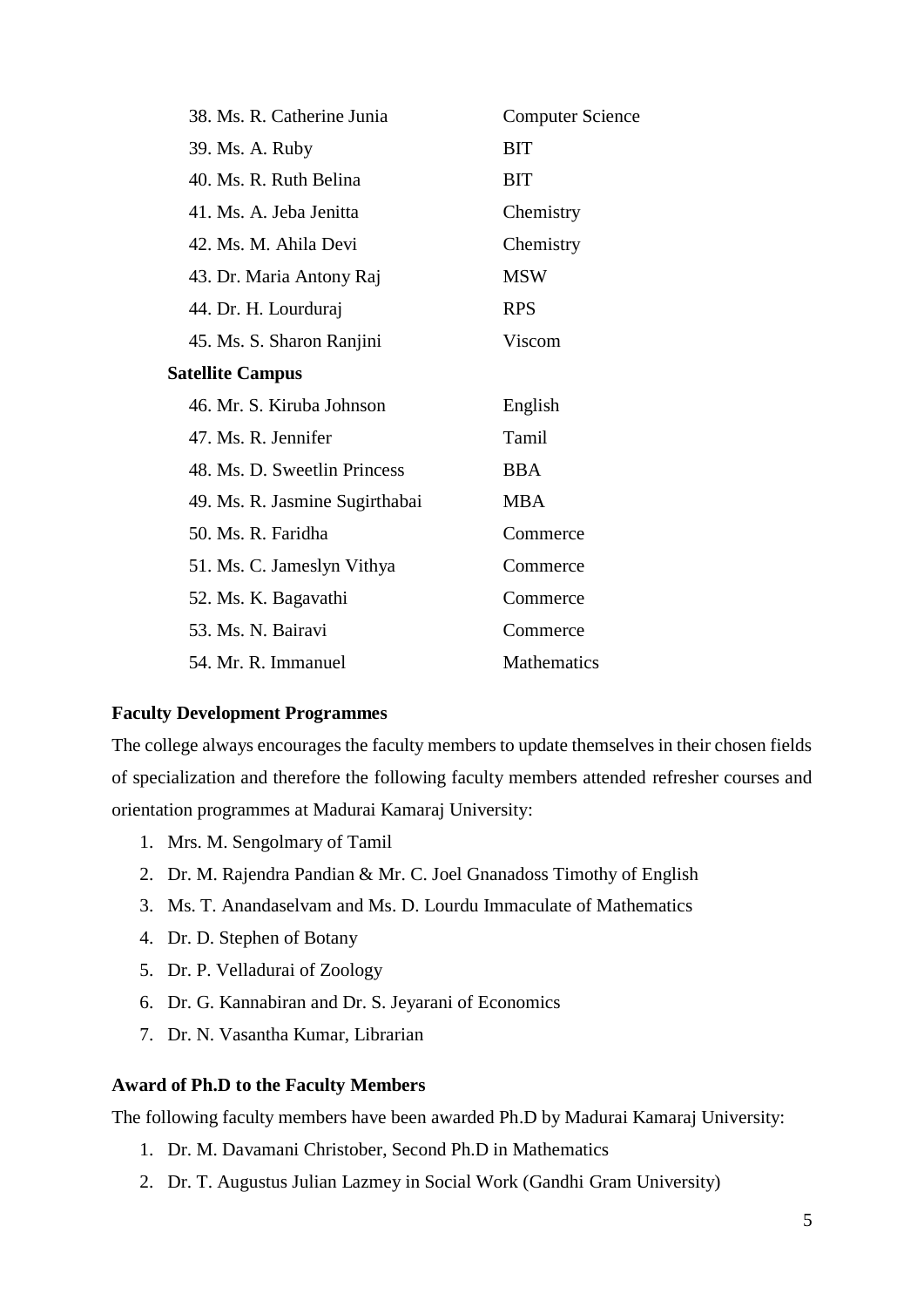- 3. Dr. S. Stalin Kumar in Mathematics
- 4. Dr. H. Lourduraj in RPS
- 5. Dr. Stalin Rajangam in Tamil
- 6. Dr. P. Sujanah in Physics
- 7. Dr. A. Hilary Joseph in Commerce
- 8. Dr. M. Vathanaruba in Chemistry
- 9. Dr. B. Kirthika Rani in Chemistry
- 10. Dr. R. Jeyapandi in Biochemistry
- 11. Dr. K. Kannan in MBA

#### **United Board Fellows Program**

**Dr. S.C.B. Samuel Anbu Selvan,** Assistant Professor in Commerce was selected under UB Fellows Program for leadership development program. After induction program at Harvard University, US, he was at **Soochow University, Taipei, Taiwan** as part of Asia Placement to learn challenges and issues in higher education.

# **Awards and Appointments**

- 1. **Principal & Secretary Dr. M. Davamani Christober** along with **Dr. S.C.B. Samuel Anbu Selvan** received the President's Award on 21 December 2017 from His Excellency President of the Republic of India on behalf of the entire college community. It was given in recognition of the service rendered to society through National Service Scheme by way of donating the maximum number of units of blood by the student community to the poor patients in government hospitals, through village adoption schemes, and through Service Learning Programs. It is noteworthy to mention here that the American College is the only college in Tamil Nadu to be honoured with the President's Award and it is the first time in the 136-year-old history of the college. It was widely recognized in the national media here.
- 2. The district Collector honoured the Principal with an Appreciation Award on the occasion of 69th Republic Day Celebrations for the achievement that the College has made to the district.
- 3. All India Association for Christian Higher Education (AIACHE) conferred on Principal **Dr. M. Davamani Christober the Best Principal Award for 2017** during the Triennial Conference held in Bangalore on 30 January 2018. He is the first principal from the American College to be honoured in its history.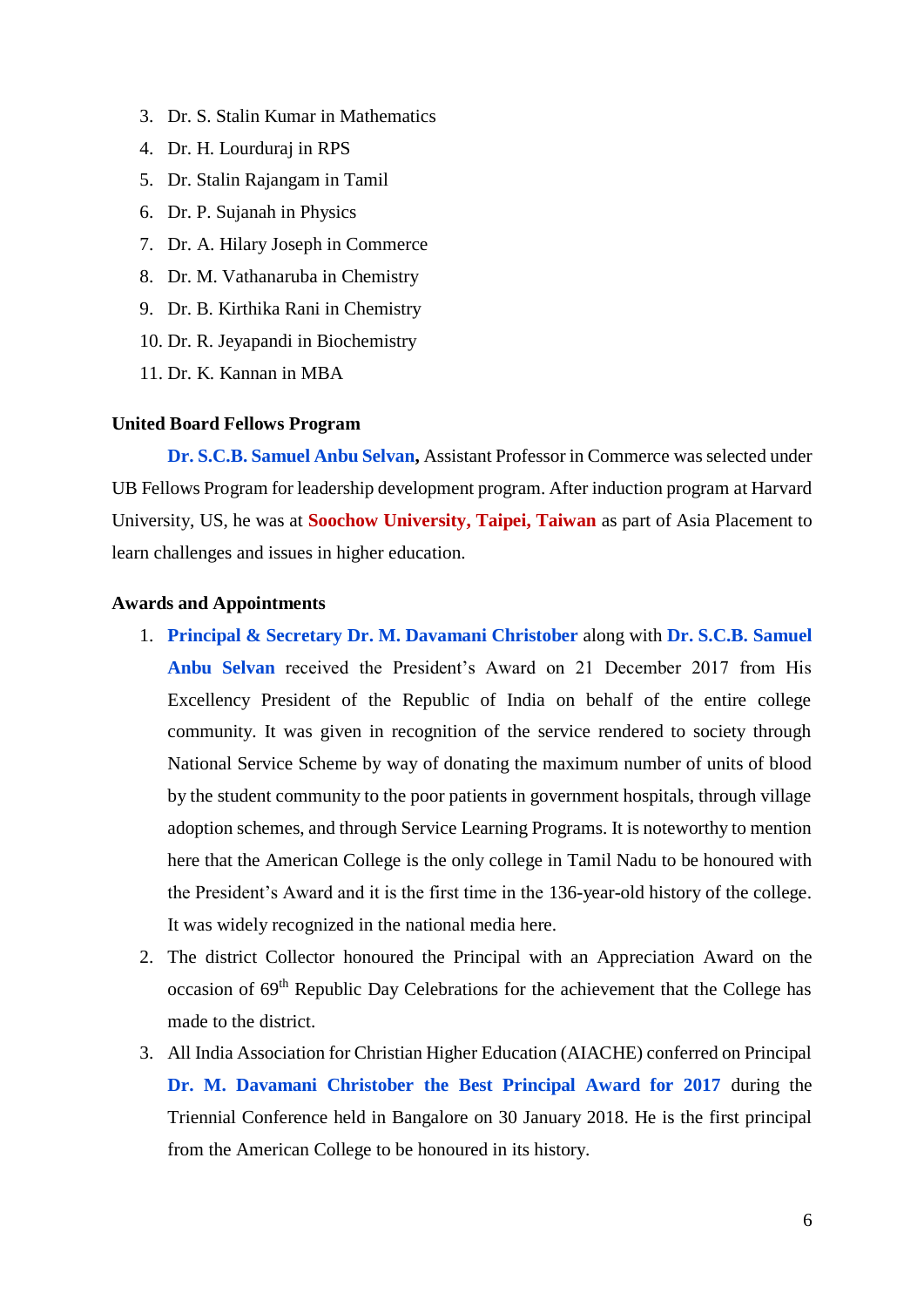- 4. Dr. M. Davamani Christober, Principal & Secretary, has also been unanimously elected the **Vice President of AIACHE** in its Bangalore Meeting in January 2018.
- 5. **Dr. S. Paul Mary Deborrah,** Associate Professor & Coordinator of Department of Physics (SF) has been appointed as the **Controller of Examinations of Mother Teresa Women's University, Kodaikanal.**
- 6. Dr. U. Balasubramanian of Tamil Department was appointed as Head & Professor in the department of **Lexicography in Tamil University, Tanjore.**
- 7. NSS Programme Officer **Dr. S.C.B. Samuel Anbu Selvan** received the National Young Leaders Program Award from Madurai Kamaraj University on 30 August 2017.

## **Visitors to the College**

- 1. **Dr. Chad M. Bauman,** member, Board of Trustees of the American College Endowment fund, USA visited our College on 13 July 2017.
- 2. **Rev. Dr. Lee Ill Ho** from South Korea representing Kor-Ind Mission visited the college on 25 August 2017.
- 3. Chairman **Dr. Prince Kumar** from Edex Org from New Zealand and **Dr. Ruth Susannah** from St. Clair's College of Applied Arts and Technology, Canada visited the college and explored the possibilities for an MoU with our college.
- 4. His Excellency **TAN SRI DATO Professor Joseph Adaikalam**, Founder & Executive Chairman of Binary University, Malaysia visited the College on 7 November 2017.

## **MOUs with International Institutions and Organizations**

- 1. An MoU was signed with **SAP** on 2 February 2017 and M.Com and BBA students would benefit.
- 2. An MoU was signed with **Binary University, Malaysia** on 2 January 2018.
- 3. An MoU was signed with **St. Clair's College of Applied Arts and Technology, Canada** on 1 March 2018.

## **Campus Infrastructure**

The Administration is spending from its resources on the increasing the infrastructure to provide better learning facilities and conducive ambience for students. The following are the new additions:

# 1. **Amphitheatre Extension**

The College Amphitheatre that was dedicated by the Bishop-President on Saturday 1 October 2016 has been extended now to accommodate more spectators.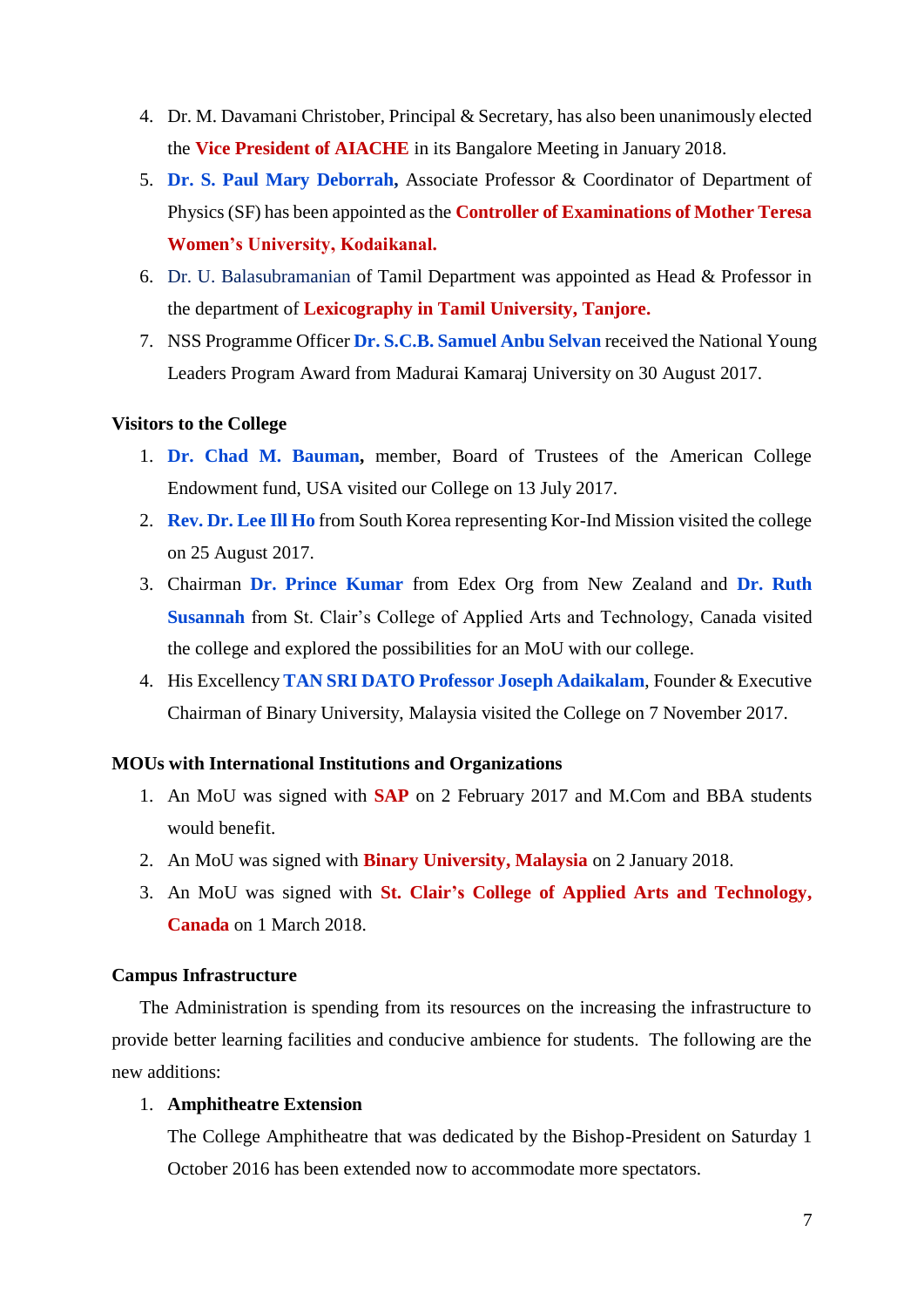## 2. **Ground & First Floors of the Saunders Hall**

In an effort to create new classrooms to meet the ever growing student strength in the existing courses and the demand for new courses of study, the ground floor of the Saunders Hall was dedicated by the **Bishop-President Rt. Rev. Dr. M. Joseph** on 27 May 2017. Department of Visual Communications and the Department of Food Sciences have been housed in it. The first floor was dedicated on 13 February 2018. Undergraduate Department of Commerce that offers B.Com (additional section), B.Com with specialization in Computer Applications, and Information Technology, and Postgraduate Department of Commerce that offers M.Com and MPhil are housed on the first floor.

# 3. **Telfer Mook Hall**

The ground floor of the men's hostel named Telfer Mook Hall on the Satellite Campus was dedicated on Thursday 13 July 2017 by our Bishop-President in the presence of **Dr. Chad M. Bauman**, Member, Board of Trustees of the American College Endowment Fund, **USA** who extended the financial support. The construction of the first floor is in progress now.

## 4. **Chemistry Classroom**

To meet the infrastructural needs of the self-financed department of Chemistry that offers B.Sc Chemistry, a new classroom has been built on the first floor of Jivana Jyothi Extension Building.

## 5. **Tissue Culture Laboratory**

In view of the structural adjustment between the departments of Botany and Zoology in utilizing the existing space in the Binghampton Hall, a new Tissue Culture Lab has been built for research in Botany Department.

## 6. **Food Science Laboratory**

Since the Department of Food Science is a postgraduate department now, it required separate laboratory facilities. Hence, the administration has built an exclusive lab for the use of Food Science Department.

## 7. **Installation of Solar Lamp at the Satellite Campus**

To conserve energy and to tap natural energy resources, solar lamps have been installed in the Satellite Campus. Now street lamps are connected to the solar panels installed. It is to be noted that most of the street lights on the Main Campus are already connected to solar panels.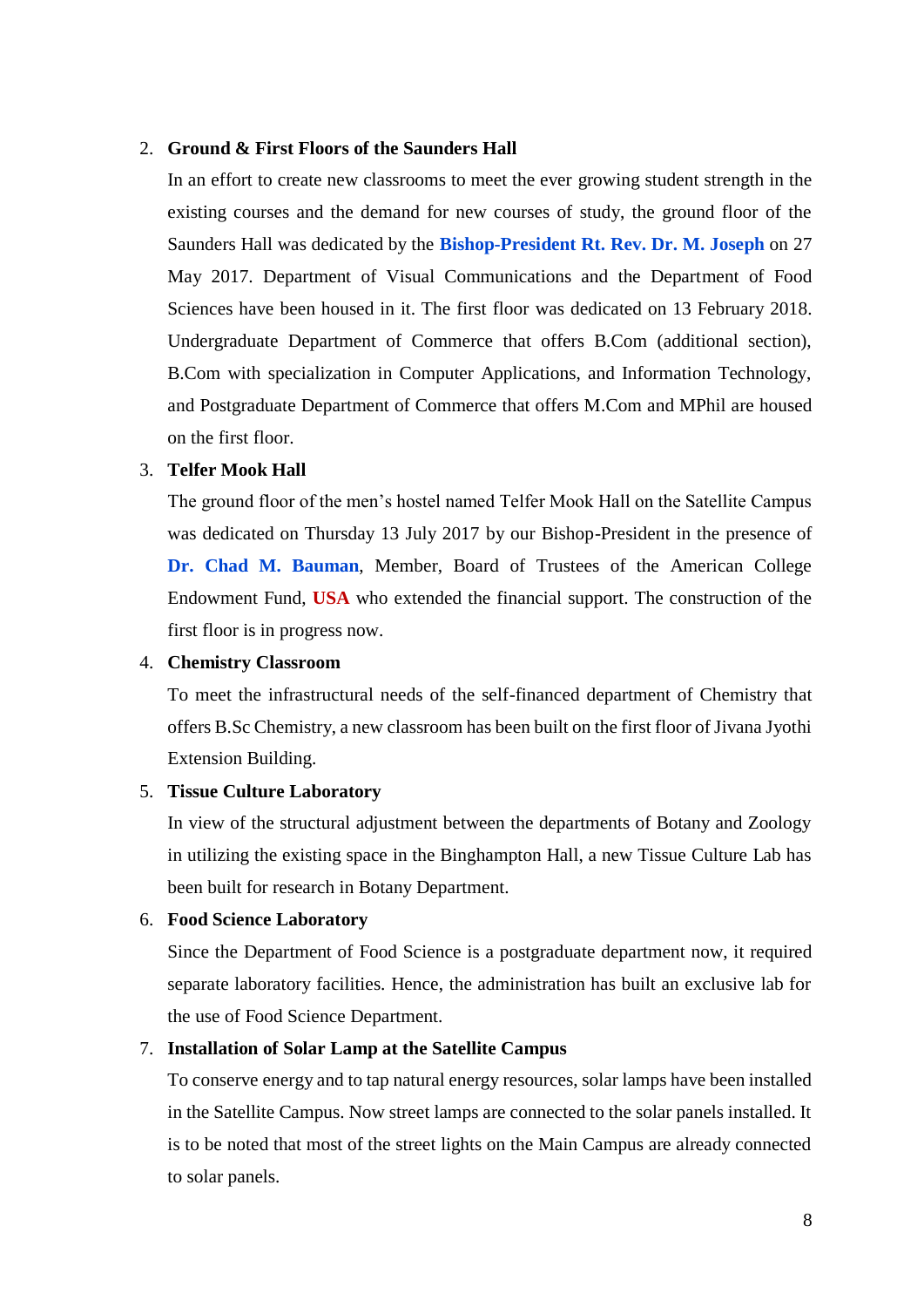# 8. **Charles A Ryerson Gate of the Satellite Campus**

An aesthetically-designed entrance has been built at the satellite campus and it was dedicated by the **Bishop-President Rt. Rev. Dr. M. Joseph**.

## 9. **"Psalms" an Audio-Video Recording Studio**

The American College has the distinction of establishing an audio-video recording theatre first time among the arts and science colleges in the whole of the state of Tamil Nadu. It is named *"Psalms"***.** It has been a long-felt need of not only the department of Visual Communications but also of the College as an academic community. It was dedicated by a distinguished alumnus and Padmashri awardee **Mr. Vivek.**

# **Grants**

The College received a total of **Rs.1,16,44,906** (One Crore Sixteen Lakh, forty-four thousand and nine hundred and six rupees from UGC for minor and major research projects, special grant for women's hostel, from DST-Fist, DST-Inspire for science projects, and from DBT for Star College scheme. The college has received from UBCHEA the second instalment of USD 6500 for the digitization of rare books and manuscripts collection of the Centennial DPM Library and USD 6400 for participation in Community Life through SLP.

| S.<br>N <sub>0</sub> | <b>Type of</b><br><b>Project</b> | <b>Nature of Grant</b>                                                                                           | Name of the<br>Projector<br>Investigator | <b>Sanctioned</b><br>Amount | <b>Amount of</b><br>Grant<br><b>Received</b> | Project<br><b>Period</b> |
|----------------------|----------------------------------|------------------------------------------------------------------------------------------------------------------|------------------------------------------|-----------------------------|----------------------------------------------|--------------------------|
| 1                    | Indian<br>Council                | Indian Council -<br>Workshop                                                                                     | Dr.<br>K.Navaneetha<br>kannan            | 43,906.00                   | 43,906.00                                    | 2017-2018                |
| $\overline{2}$       | UGC - Minor                      | Functional<br>Performance and<br>prospects of small<br>business enterprises                                      | Dr. R.Albert<br>Christober dhas          | 1,50,000.00                 | 1,02,500.00                                  | 2017-2018                |
| 3                    | <b>UGC</b> - Minor               | Economic appraisal<br>on atmospheric<br>pollution - health of<br>urban residents and<br>medical<br>disbursements | Mr.J. Jebaraj                            | 1,20,000.00                 | 90,000.00                                    | 2017-2018                |
| 4                    | UGC - Minor                      | Dynamic nuclear<br>polarization of 2h<br>substituted nitroxyl<br>spin probes used in<br>overhauser               | Mr. D. David<br>Jebaraj                  | 2,00,000.00                 | 1,35,000.00                                  | 2017-2018                |
| 5                    | UGC - Minor                      | Analysis of structural<br>- mechanical and<br>corrosion properties                                               | Dr. P. Richard<br>Rajkumar               | 3,30,000.00                 | 2,70,000.00                                  | 2017-2018                |

**UGC Account Grant Details for the year 2017 to 2018**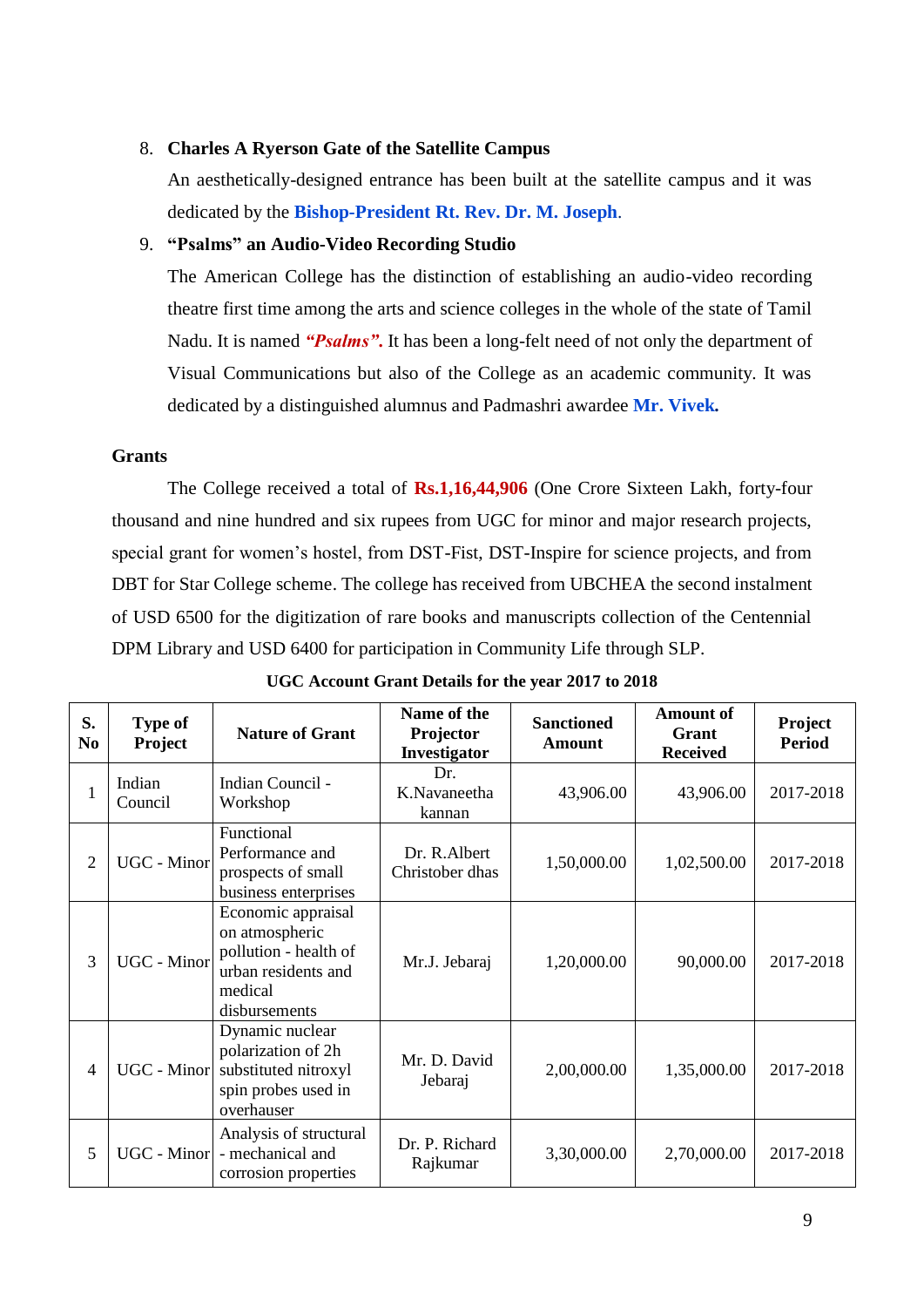|                |                                                 | of zinc/zinc oxide thin<br>films-sputter<br>deposited on steel<br>substrates for anti-<br>corrosion applications                                |                                         |                |                |           |
|----------------|-------------------------------------------------|-------------------------------------------------------------------------------------------------------------------------------------------------|-----------------------------------------|----------------|----------------|-----------|
| 6              | UGC - Minor                                     | <b>Automation of KIPP's</b><br>double<br>monochromator using<br>universal test and<br>measurement class<br>interface                            | Dr. A. Robson<br>Benjamin               | 2,40,000.00    | 2,27,500.00    | 2017-2018 |
| $\overline{7}$ | <b>DST-SREB</b><br>- YSS                        | Synthetic<br>Explorations with<br>baylis hilman addcuts:<br>asymmetric synthetics<br>of Cyclopentenoids -<br>(3rd instalment Grant<br>Released) | Dr. Kathick<br>Kumar                    | 25,21,000.00   | 3,00,000.00    | 2017-2018 |
| 8              | Special Grant<br>- Major                        | Women's hostel - 2 <sup>nd</sup><br>Instalment                                                                                                  | The American<br>college                 | 60,00,000.00   | 30,00,000.00   | 2017-2018 |
| 9              | Minor                                           | Investigations on<br>social media and their<br>impacts on personal -<br>social and academic<br>domines of urban<br>based student<br>community   | Dr. T.Shylaja                           | 1,50,000.00    | 1,20,000.00    | 2017-2018 |
| 10             | Science<br>Academic<br>lecturer                 | Work Shop                                                                                                                                       | Dr. K.Naveetha<br>kannan                |                | 1,16,250.00    | 2017-2018 |
| 11             | DST-WOS                                         | Ministry of science &<br>Technology<br>Department of science<br>& Technology - SR/<br>wos - A/PM -<br>1036/2015 (G) - $2nd$<br>Instalment       | Ms. Brindha<br>Department of<br>physics | 18,90,000.00   | 3,50,000.00    | 2017-2018 |
| 10             | DST - Inspire<br>Science<br>Internship<br>Grant | DST - Inspire Science<br>Internship Grant                                                                                                       | Dr. K.Naveetha<br>kannan                |                | 8,00,000.00    | 2017-2018 |
| 11             | Indian<br>Council                               | Indian council pf<br>philosophical research                                                                                                     | Dr. Arul Arasu<br>Israel                |                | 10,000.00      | 2017-2018 |
| 12             | DST - FIST                                      | DST-FIST Grant                                                                                                                                  | The American<br>College                 |                | 39,00,000.00   | 2017-2018 |
| 13             | <b>UGC-SERO</b>                                 | <b>Financial Assistance</b><br>to Autonomous<br>Colleges                                                                                        | The American<br>College                 |                | 20,00,000.00   | 2017-2018 |
|                |                                                 | <b>TOTAL</b>                                                                                                                                    |                                         | 1,16,44,906.00 | 1,14,65,156.00 |           |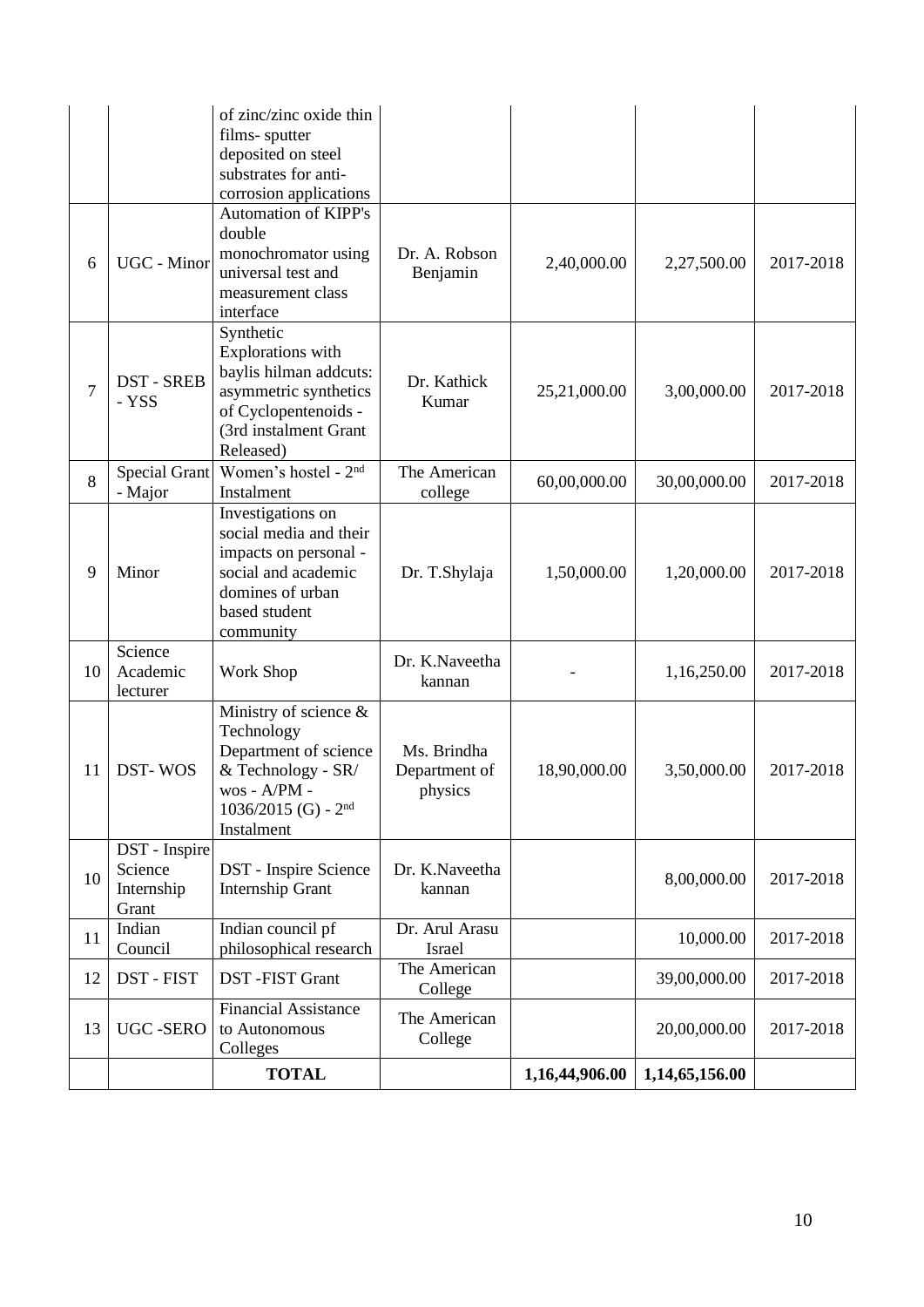We have received Rs. 1,00,000/- in memory of Mr. K. Kowshikram (14 ENG 40), an UG English major student, from his parents, Rs. 50,000/- from Prof. Ramrajasekar, Director, CFTRI as endowment for student's scholarship. Also, we received Rs. 36,000/- from Dr. D. Graharajendran, the former Head, Department of Commerce, The American College to establish academic prize in commerce department.

#### **Convocation 2017 & 2018**

The Graduation Ceremony 2017 was held on Saturday 16 September 2017. Honourable Vice Chancellor of Madurai Kamaraj University **Dr. P.P. Chellathurai** delivered the Graduation Day Address. 726 graduates received their degrees. Convocation 2018 is to be held on 7 April 2018. His Excellency **TAN SRI DATO Professor Joseph Adaikalam**, Founder & Executive Chairman of **Binary University, Malaysia** delivers the convocation address. 886 graduates are expected to receive their diplomas.

## **Conference, Symposium, Workshop**

- 1. The American College organized a two Day International Conference on *"Emerging Trends in Multidisciplinary Research* at Singapore from 27 to 29 in association with Singapore Tamil Teachers' Association. 116 research papers were presented. It is the first international conference conducted by the college outside the country.
- 2. Research Department of English in collaboration with L Ordine Nuovo Publication, New Delhi conducted a one-day International Conference on *"English Language, Literature and Linguistics"* on 26 July 2017 with two resource persons from Nanyang Technological University, Singapore. I am happy to share with you that 611 research papers were presented and they have already been published in 20 volumes in Bodhi, an international Journal approved by the UGC.
- 3. Department of Religion, Philosophy and Sociology organized *"National Level Human Rights Defenders Training Program"* in association with BIRDS and IARF on 19 and 20 September 2017.
- 4. National Conference on *"Modern Mathematics & its Applications"* was conducted on 22 and 23 January 2018 and 50 research scholars participated.
- 5. MIM Department organized a National Conference on *"Impacts of Pollution on Health and Restoration of Quality Environment Through Biotechnology Applications"* in association with the department of Zoology on 2 & 3 February 2018.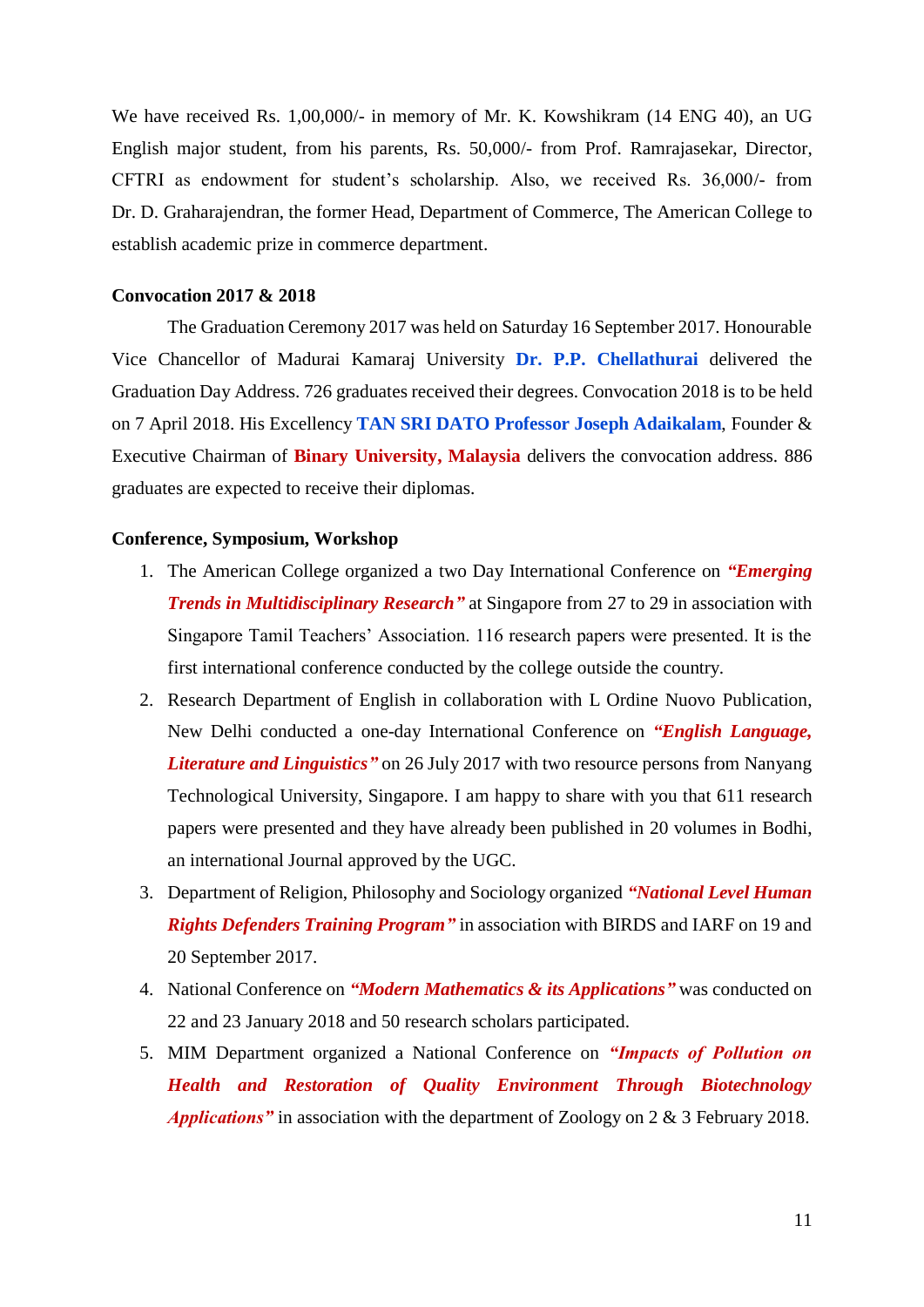- 6. Department of Commerce conducted a National conference on *"Prospects of Micro, Small & Medium Enterprises in Indian Scenario"* on 16 February 2018 and 242 research papers were presented.
- 7. Department of Psychology organized a one-day National workshop on *"Mental Health of Young Adults"* on 9 October 2017.

# **Department Functions**

A majority of academic departments conducted intercollegiate cultural competitions under their brand names. They attracted huge participation from colleges across the state. Friends, the American College is the first college to conceptualize and organized department level culturals from the early 1980s. Some of them are

- 1. **Pegasus** of English
- 2. **Commas** of Commerce
- 3. **Tycoons** of Business Adminsitration
- 4. **Chem Glaze** of Chemistry
- 5. **Phobos** of Physics
- 6. **Axiomatica** of Maths
- 7. **Rephiso** of RPS
- 8. **Biopulse** of Biochemistry
- 9. **OIKOS** of Economics
- 10. **Gen5** of IT
- 11. **Conscientia** of Psychology
- 12. **Zoofest** of Zoology
- 13. **BYTES** of Computer Science
- 14. **Fit Fest** of Food Science
- 15. **ARC Fest** of SSC

# **Reports from Departments**

Departments are the strengths of the college, because it is where student spend their time learning, interacting with one another and with the faculty members, and shaping their academic and professional destiny. Hence, friends, let me very briefly report on the academic activities of the departments.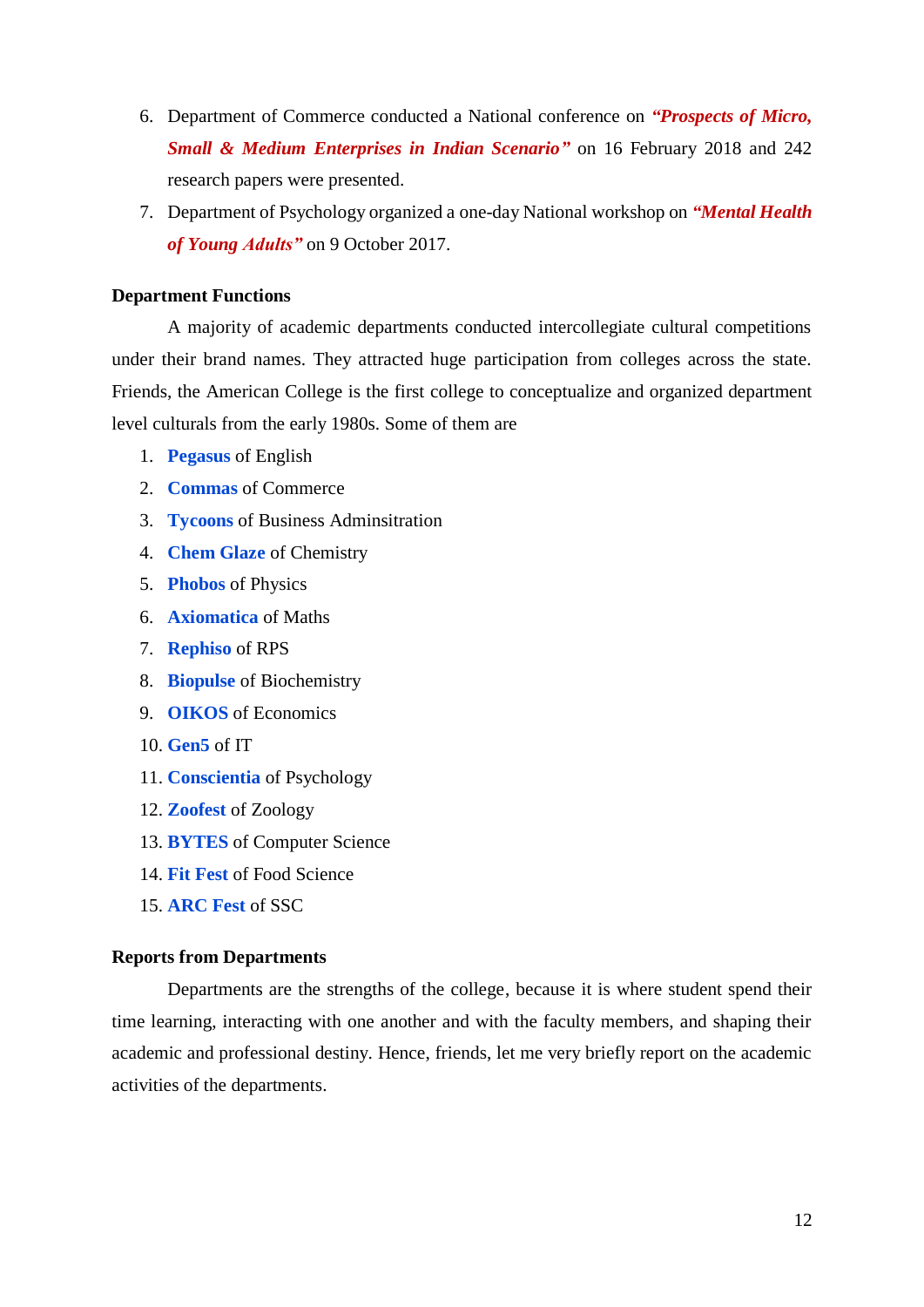# **Department of Tamil**

Dr. J. Sarojini, Dr. J. Evangeline Manoharan, Dr. R. Prabhakar Vedamanickam, Dr. B. Henry Julius, Dr. A. Boomiselvam, Dr. N. Govindharajan, Dr. J. Prince, Dr. M. Balakrishnan, Dr. B. Aribabu, Dr. R. Stalin, Mr. S. Stanley, Mr. R. Shankar and Mr. A. Rajan have presented 21 research papers, published 15 articles, delivered 11 talks, conducted 1 workshop, and published 3 books. **Dr. Stalin** was honoured with **SPARROW Literary Award 2017** at Mumbai.

#### **Department of French**

Mr. A. Chinnadurai Pandian, Ms. B. Vijaya, Ms. A. Mathalaimani Asaikani and Ms. A. Josephine Dheena participated in conferences, presented papers, and publisehd articles in journals. All students had an opportunity to attend a workshop on *"French Cuisine"* at Fatima College. The department also organized special talks on the environment.

## **Department of Hindi**

The department celebrated *"Hindi Day"* on 15.09.2017. Its faculty members Dr. A. Saframma, Ms. B. Kannammal Devi, and Mrs. T. L.Vijaya have presented 7 research papers in national conferences, published 2 articles, delivered 3 talks, and attended workshops and conferences. Dr. A. Saframma, the Head, attended 4 BOS meetings in various colleges as university nominee and subject expert.

## **Department of English**

The department organized a series of special lectures with national and international speakers on the various themes. As part of CBCS course on *"Human Rights and Literature"***,** students had interactions with Toda and Irula tribal populations at Kotagiri from 24 to 26 August 2017. Research department has conducted 9 PhD viva voce during the current academic year. The English Literary Association organized the staging of the play Hamlet for a week with Mr. N. Elango as Director and a nearly 100 students of the departments working as crew. Nearly 4000 school and college students watched the performance. Dr. J. Paul Jayakar was appointed as Material Developer of Communicative English for Higher Secondary by the State Council of Educational Research and Training, Chennai in 2017. Mr. N. Elango, Dr. J. John Sekar, Dr. M. Lawrence, Dr. J. Paul Jayakar, Mr. A. Dinakar, Mr. Daniel Ruberarj, Ms. J. Jeyasheela, Mr. J. Jehoson Jiresh and Ms. T. Blesslyn Esther Roopavathy have acted as resource persons and technical chairpersons in National and International conferences and presented 31 research papers in conferences and published 18 articles. Dr. J. John Sekar was awarded the best paper award by Symbiosis, Pune in February 2018 for the third time.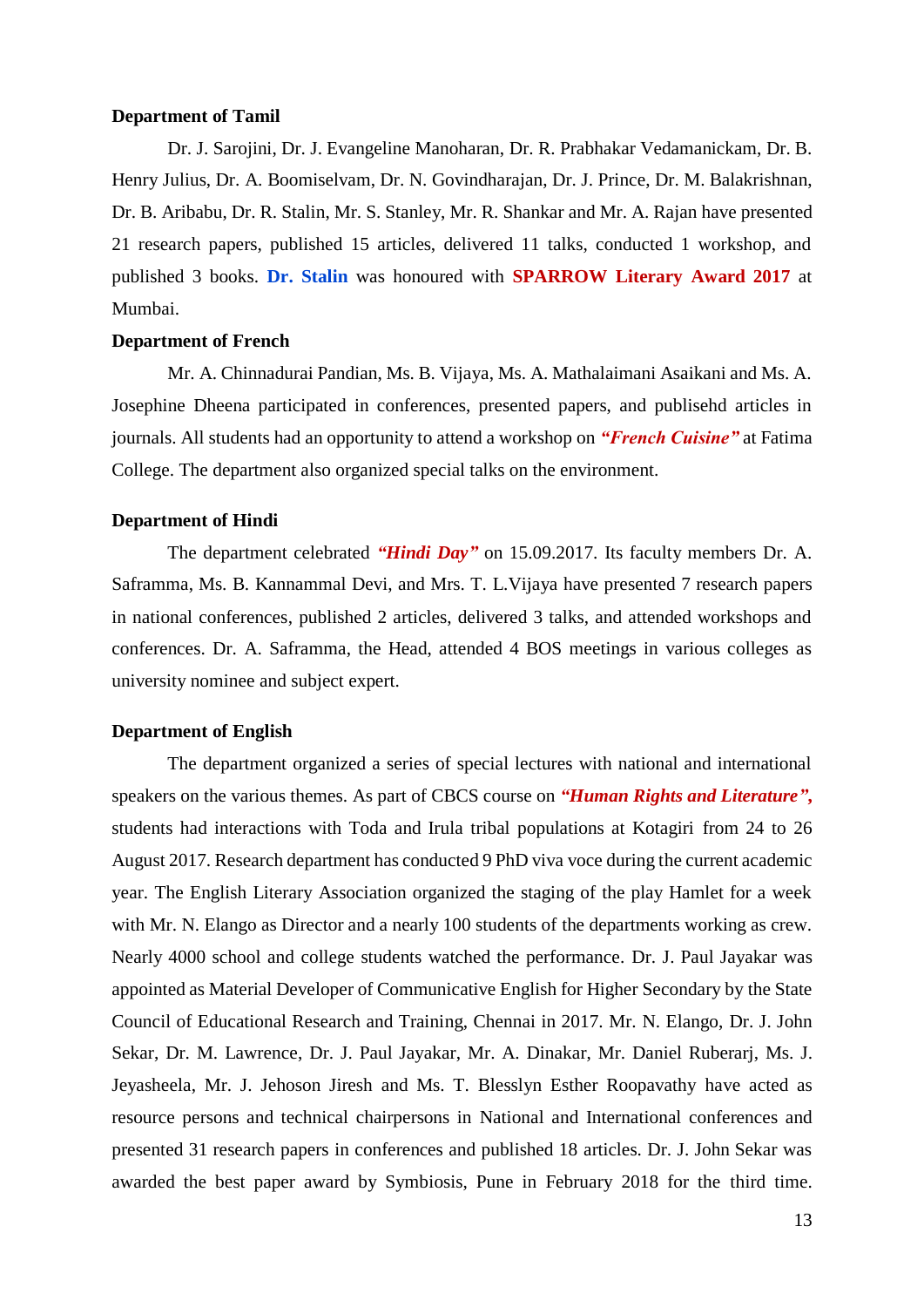Mr. K. Ravi was appointed as a Centre Inspector of ISC Examinations 2018 for Madurai Region by ISC Board, New Delhi.

## **Department of Physics**

A Multi-Disciplinary Research seminar was organized in November 2017. Intradepartmental competitions were organized on the occasion of National Science Day. Students attended intercollegiate seminars and workshops in institutions across the state. **Ms. S. Vani Priyadharshini has qualified in the SET examination**. Dr. K. Gnanasekar, Dr. P. Sujanah, Dr. D. Rachel Malini, Mr. L. Bruno Chandra Sekar, Dr. R. Daphine, Ms. S. Ruby, Mr. K. Moorthy and Dr. T. R. K. Priya Darzini participated, presented and published papers. UG & PG students participated and won the overall rolling shield in the Inter-Collegiate Competitions conducted at Bharathidasan University, CECRI, and NIT. Mr. L. Bruno Chandra Sekar received Best Young Scientist -2018 Award from **GRABS** Educational Charitable Trust, Chennai.

## **Department of Chemistry**

The 1978 batch of undergraduate students met at the department on 24 November 2017 and shared their experiences with the present faculty and students. Dr. T.K. Ganesan, Dr. K. John Adaikalasamy, Dr. J. Helen Ratna Monica, Dr. C.D. Sheela, Dr. M. Vatharuba, Dr. B. Kirthika Rani, Dr. S. Jemima Balaselvi and Dr. Y. Brightson Arul Jacob have published 12 research articles and presented 8 research papers in national and international conferences. Two scholars have been awarded PhD. Faculty members have attended workshops and acted as resource persons in conferences. The 01 batch of PG students organized *"Recent Trends in Chemistry"* on 18 January 2018 for the benefit of MSc students and MPhil scholars.

## **Department of Mathematics**

The department of Mathematics has been upgraded as Research Department following the University Inspection Commission on 2 March 2018. Mr. A. Chellaram Malaravan, Mrs. D. Lourdu Immaculate, Mrs. D. Anandha Selvam and Mrs. R. Daphne Jenifer participated National and International conferences and workshops. While postgraduate students attended a number of conferences and workshops across the country, undergraduate students have participated in the subject-related competitions conducted in colleges across the state and won several prizes.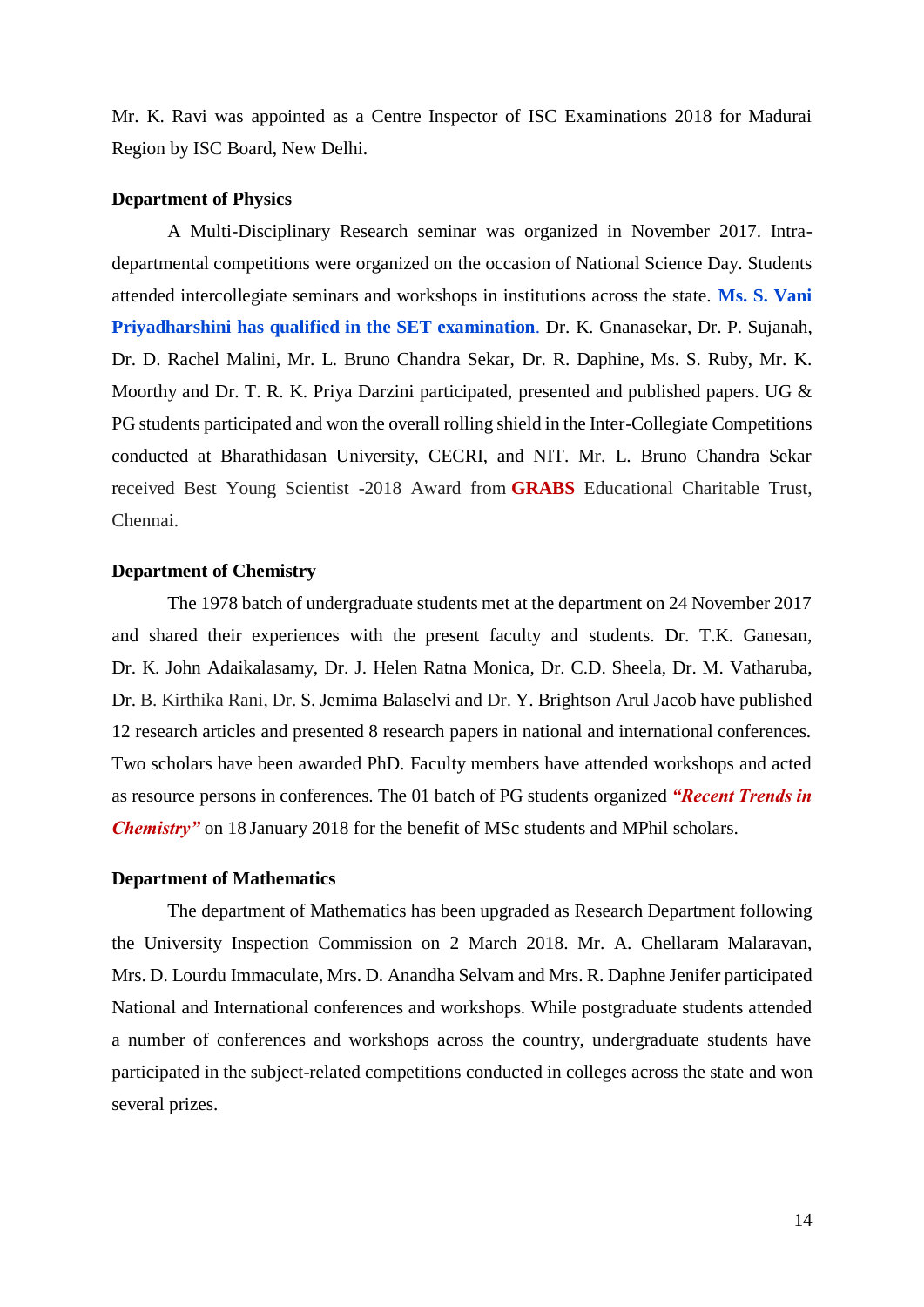# **Department of Botany**

Dr. S. Rajkumar Immanuel won the Best Paper Award in International conference conducted in Germany. J. Ebenezar Immanuel, Mrs. Gunasundari and Ms. Nithya Kamalam, and Dr. Sanjay presented papers in conferences and published articles in leading journals. An *"Intercollegiate Entrepreneurship Awareness Camp"* was organized in collaboration with Centre for Entrepreneurship Development, Tamil Nadu and it was sponsored by Ministry of Science & Technology. 186 students from various city colleges had participated.

## **Department of Zoology**

The department organized *"Innovation in science pursuit for inspired research (INSPIRE) Science Internship Camp"* for 150 School students (XI STD level) from 07 February to 11 February 2018 at the American College, Madurai. The camp was sponsored by DST, New Delhi. It also organised a couple of workshops on Bee keeping training and Sericulture. Dr. K. Navaneethakannan, Dr. A. Joseph Thatheyus, Dr. E. Joy Sharmila, Dr. P. Velladurai, Dr. T. Frederick Rajkumar, Mr. M. Rajesh, Mr. A. David Antony Raj, Dr. T. Angeline, Dr. Sivaruban Thambiratnam, Dr. K. J. Dhananjeyan, Dr. P. Dailiah Roopha, Mrs. J. Stella Mary, Dr. H. Raghuram, and Mrs. B. Jenita Sathyia Priya presented 19 research papers and published 15 articles. Almost all of them have attended conferences and workshops and some of them acted as resource persons.

#### **Department of Economics**

Workshops, sensitization programmes, special talks, and interactive sessions were organized for the benefit of students and scholars. Dr. C. Muthuraja, Dr. R. Albert Christopher Dhas, Dr. S. Jeyarani, Dr. J. Jebaraj, Dr. T. Selvakumar participated and presented papers in conferences, acted as resource persons for seminars and workshops. Four research articles have been published. Dr. C. Muthuraja has been elected as Executive member in Indian Society of Criminology, Indian Economic Association, and Indian Society of Labour Economics.

#### **Department of Commerce**

All the faculty members in the department have contributed book chapters with ISBN and research articles in the journal with ISSN. They also presented papers in both national and international conferences. The Department organised weekly meetings and guest lectures for PG and UG students on various topics by inviting both Internal and external resource persons. Industrial visits were organized for PG students in Tamil Nadu and Kerala. Students participated in national seminars and cultural competitions conducted in premier institutions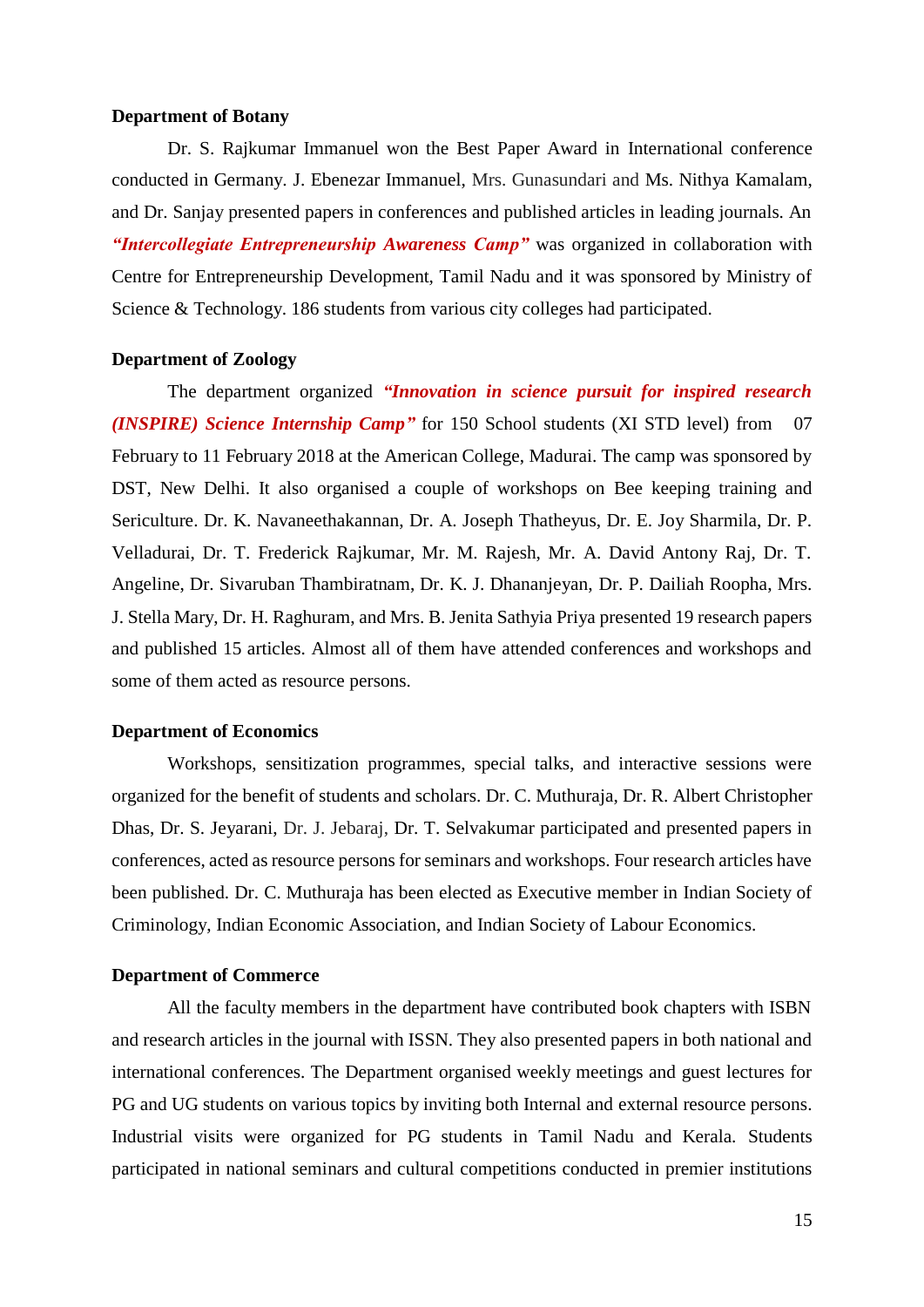and bagged awards and prizes. The Departments of Commerce and Commerce with Computer Application at Satellite Campus organized three guest lectures and four awareness programmes for students. An intra-departmental talent hunt to bring out the hidden and undiscovered talents of commerce students was also conducted. Its faculty members Dr. A. Hilary Joseph, Mr. Richard, Mr. Manuel, Ms. Faridha and Ms. Bagavathi presented papers and published articles, participated in conferences both in India and abroad.

## **Department of Religion, Philosophy and Sociology**

The department organized three periodical seminars sponsored by *"Indian Council for Philosophical Research"*, New Delhi. Rev. Dr. Arul Arasu Israel, Dr. P. Arullappan, Dr. P.M. Anurama, Dr. M. A. Shahul Hameed, Mr. W. Prince Ernest, and Dr. H. Lourduraj organized conferences, presented research papers, delivered talks and keynote addresses, and participated in conferences and workshops. Students attended conferences and workshops in Bangalore and Madurai.

## **Department of Computer Science, Computer Applications and Information Technology**

- 1. Computer Science Department organized a series of workshops on Project Development Lab to provide hands-on experience to students. **Mr. K. Britto Alex has cleared his SET 2017**. Mrs. M. Girija, Mrs. R. Prabha, Mr. C. Mohan, Mr. C.B. Sudhersun and Mr. K. Britto Alex presented papers, published articles, and attended national workshops and conferences. Students attended several technical events and symposia.
- 2. The Department of Information and Technology organized a one-day seminar on Ideology of Startups. Students underwent internship at **NASSCOM, Bangalore**. They also attended Our students also participated in various workshops on Global Game Jam, Hackathon, Open web challenge, Web Development, Entrepreneurship, Digital Cloud, Cyber Crime, Big Data and to guide the Tenser flow & Firebase. Some of them attended one day seminars in premier institutions like Bannari Amman Institute of Technology. Ms. A. Ruby participated in a Faculty Development Program on *"Architecting on AWS"* was organized by ICTACT. J. Frank Ruban Jebaraj published a paper in International Journal of Computational Engineering Research (IJCER)
- 3. Mrs. S. Annathangam, Ms. R. Agitha Sharon, Mrs. M. Hosanna, Ms. J. Caroline and Mrs. G. Pauline Pershyl of BCA department presented research papers in an international conference. The department conducted workshops for students and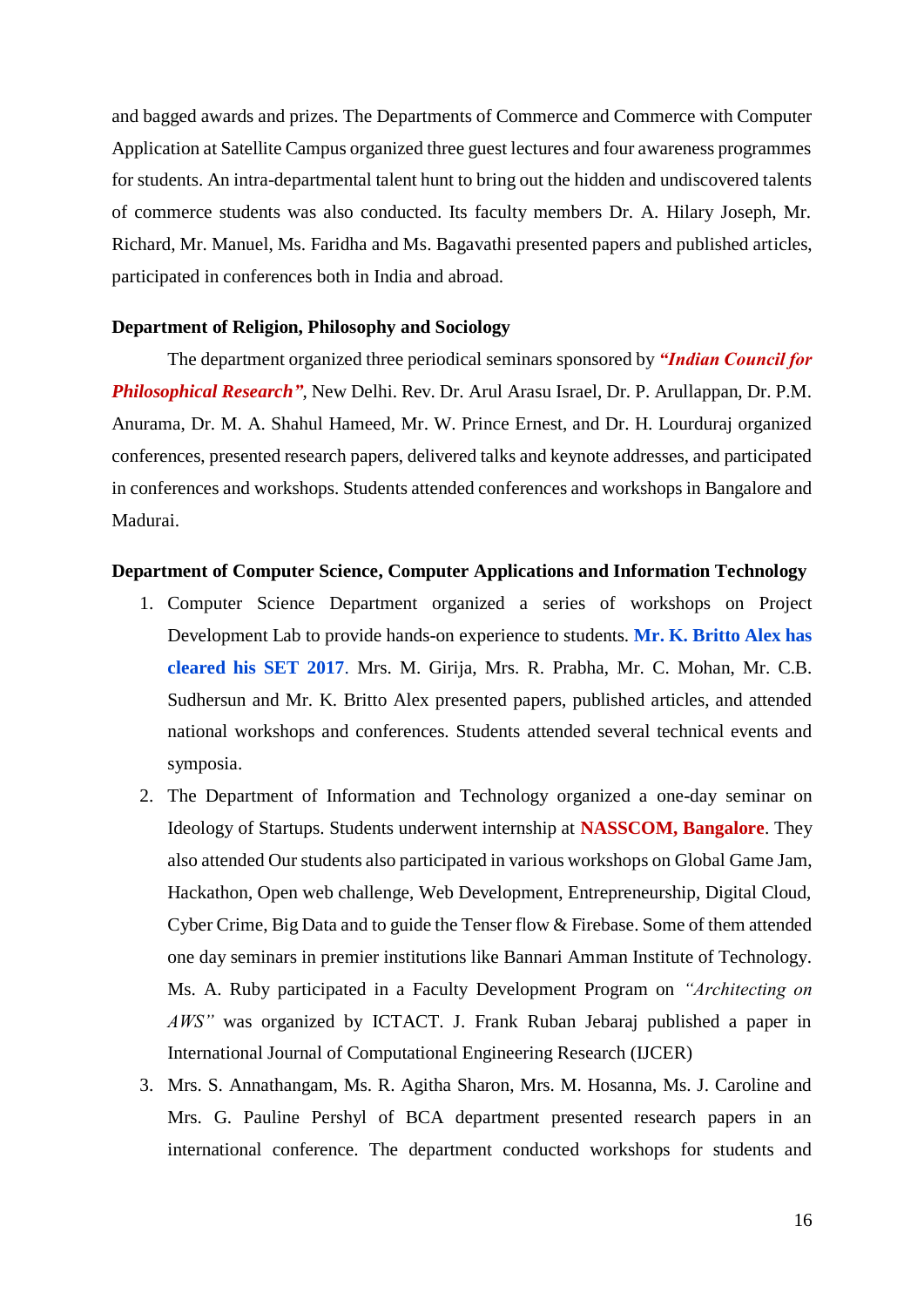students were given opportunities for internships. They also participated and won a number of prizes in intercollegiate cultural and seminars.

4. MCA department received international visitors **Dr. R. Devadoss Pandian from North Central College, Naperville, USA, Dr. Paul Ezhilchelvan from Newcastle University, and Mr. Sathish Rajagopalan from Sydney** and they addressed both students and faculty of the MCA department. Students found internships in leading companies in the country. Ms. A. Ann Ramola Jeyanthi, Mr. J. Frank Reuban Jebaraj and Ms. T.Suganya presented research papers in conferences.

## **Department of Business Administration**

- 1. Dr. S. Raju, Director of MBA published a book titled *"Business Research Methods"* and two articles in international journals. M. Vignesh, Dr. K. Kannan, Mr. Jackson Gunaraj, and Ms. Jasmine Sugirthabai have published 12 research articles and presented 8 papers in conferences. Students were taken to industrial visits. Honeywell Company, Catholic Syrian Bank, HDB Financial Services, and Kotak Life Insurance conducted placement drives for the various positions.
- 2. Mr. P.F.E. Divakaran, Ms. C. Catherine, Mr. A. Sathya Prabhu, and Ms. D. Sweetlin Princess of BBA Department at Satellite Campus presented one paper each in national and international conferences. Students participated in intercollegiate quiz programmes, culturals and managements events in colleges within Tamil Nadu.

#### **Department of Bio-Chemistry**

The department organized a One-day workshop on *"Food Technology"* on 12 September 2016, a One Day Symposium on *"Mental Health & Physical Fitness"* on 12 February 2018, a One Day Hands on *"First Aid Training Program"* in association with St. John Ambulance, India on 21 March 2018, a visit to the Regional Forensic Laboratory, the AVN Ayurveda Formulations, and to the Aavin Dairy, Madurai to provide hands-on experience to students. Dr. R Jeyapandi was awarded Best Faculty on PEARL Foundation for Educational Excellence Awards to Higher Education in India 2017 and he was also awarded Best Faculty – Official Spotlight Certificate at Noida. Mr. C. Caleb Johnson, Dr. R. Jeyapandi, Mrs. J. Renuka, and Mrs. R. Medona presented papers in international conferences and UGC sponsored national seminars, and published articles in journals. Students participated in intercollegiate cultural competitions and have won overall championships in a few colleges.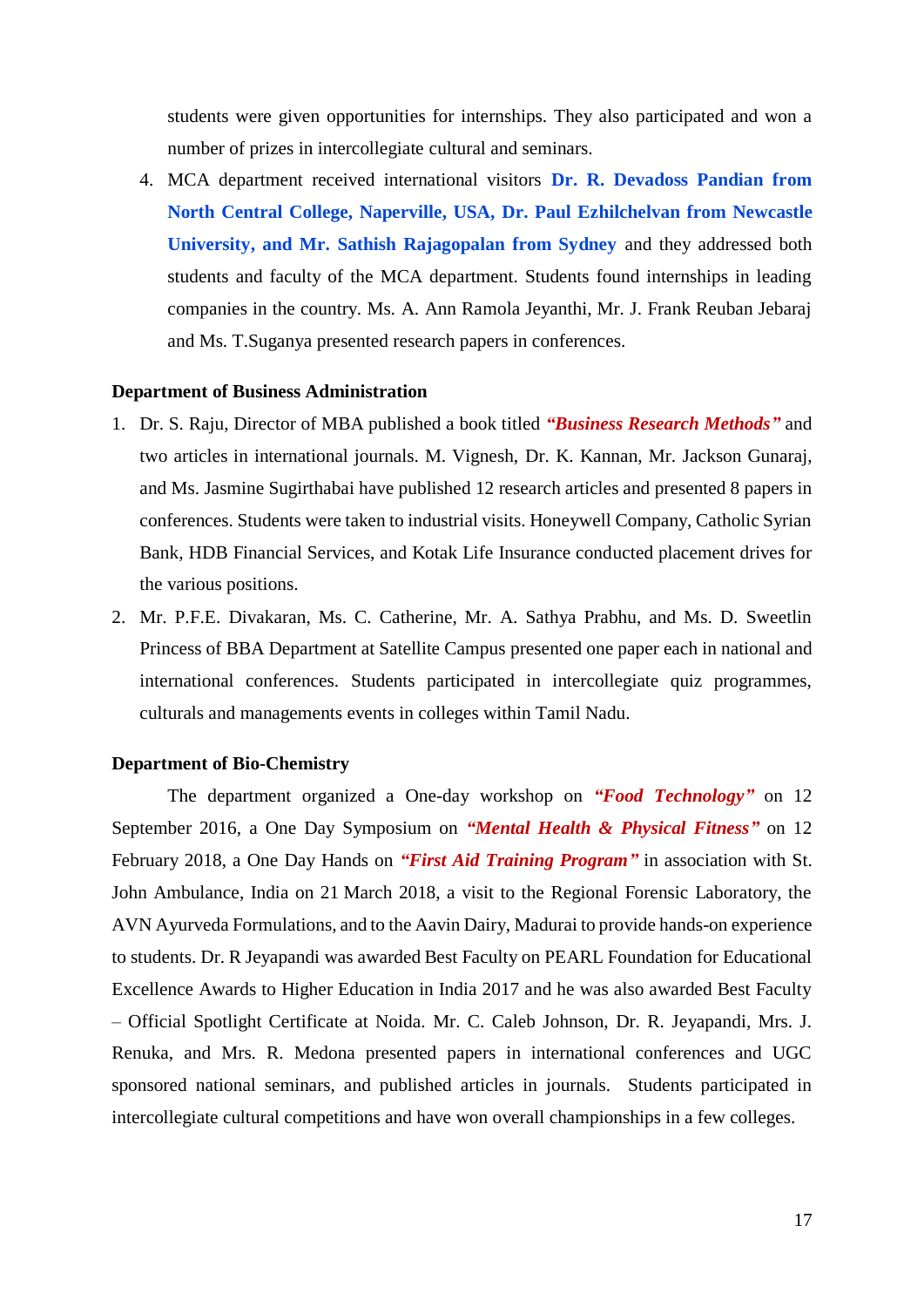## **Department of Immunology and Microbiology**

Dr. K. Navaneethakannan, Mr. M. Andrew Pradeep, Mr. J. Immanuel Suresh, and Ms. D. Ramya participated and presented papers in international conferences and have publication of their research articles to their credit. Nearly 100 hundred students attended various national and international conferences in the state. Faculty members acted as resource persons in seminars.

## **Department of Social Work**

The department organized a sensitization programme on *"Protection of Human Rights under the Indian Constitution"* in August 2017. A special lecture on *"Social Inclusion of Transgender Gender in Holistic National Growth"* was also organised. A one-day workshop on *"Research Methodology"* was also conducted in January 2018. An Awareness Program on *"HIV/AIDS & Tuberculosis"* was conducted at the Satellite Campus collaborating RUSS Foundation. Dr. T. Augustus Julian Lazmey, Mrs. Sunitha Evelyne Christy, Mrs. R Rohini, Mrs. S. Ashwhini Veronica, and Dr. M. Maria Antony Raj presented 6 papers in national and international conferences, published 3 articles, participated workshops and training programmes.

#### **Department of Visual Communication**

A photography exhibition was organized to celebrate **World Photography Day** in August 2017 with **Mr. Selvam Ramasamy** as the chief guest. More than 300 drawings were exhibited in the Art Exhibition organized in February 2018. **Actress Ms. Ashika, Director Mr.Anis and Mad Painting Artist Mr. Vijayakanth** interacted with students during the current academic year. The Film Division from Mumbai in collaboration with the Department screened International awarded films for the benefit of the students in March 2018. Dr. T. Shylaja presented four research papers in conferences and published four articles. Mrs. Shanmuga @Mohana has one publication to her credit.

#### **Department of Psychology**

As part of World Mental Health Day 2017 celebrations, a national workshop on *"Mental Health of Young Adults"* was conducted in order to create awareness among students and public towards psychological well being. Students visited **NIMHANS**, Bangalore and Mysore. As we have  $I<sup>st</sup>$  year UG students alone in B.Sc Psychology, they have organised **"Conscientia 2018"** – an intercollegiate cultural competition in a grand manner.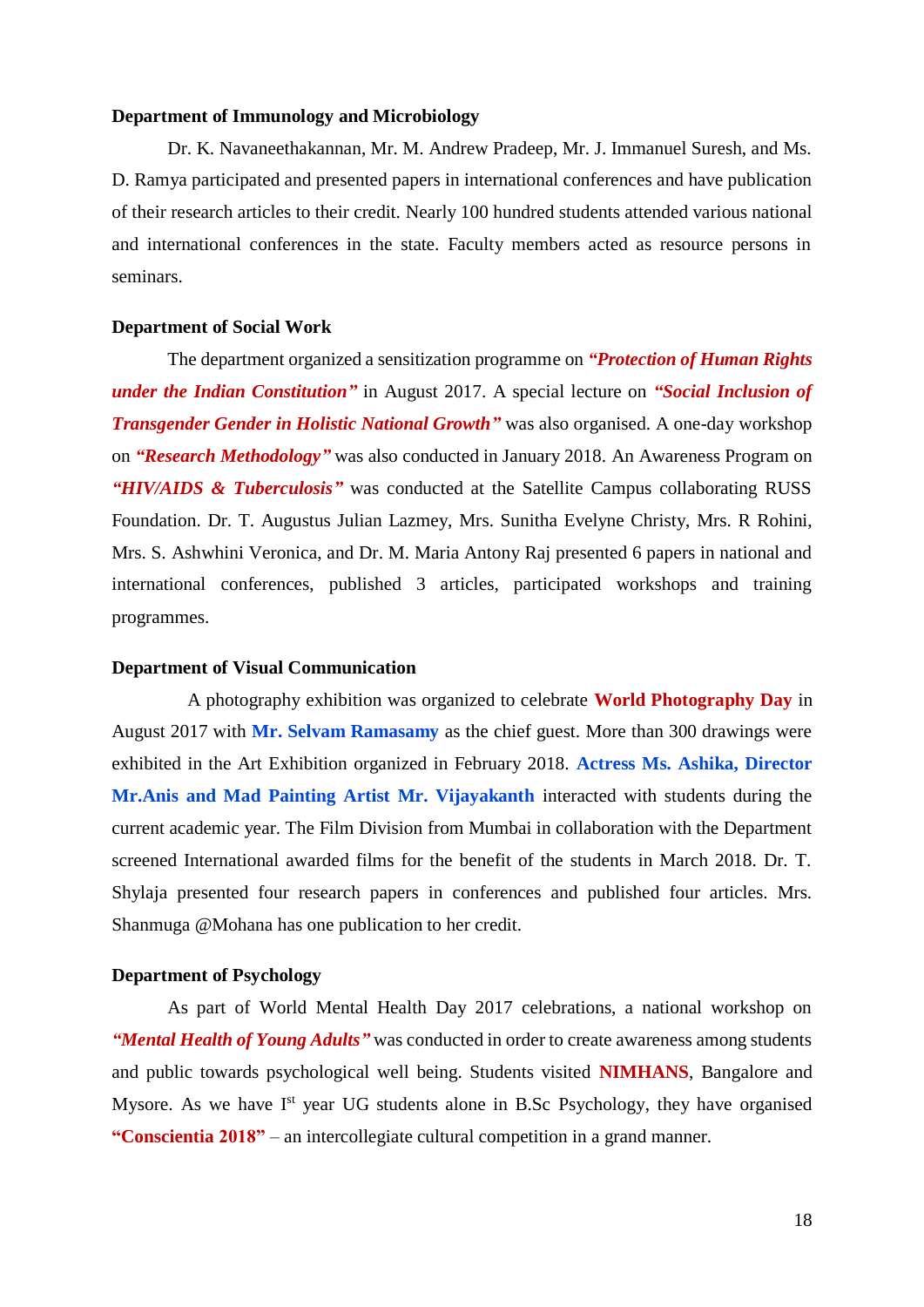# **Department of Food Science**

Seven postgraduate students were awarded summer internship program at CFTRI, Mysore and five postgraduate students were given opportunities to carry out research project at IICPT, Tanjore. Special talks and workshops were also conducted. Mrs. Ameena Beebi, Mrs. Poornima Jeyasekaran, Ms. C. Angeline Monica, Ms. C. Venisda Jonab Rani, and Dr. A. Surendran participated 13 conferences, presented 11 papers, and published one article. Students participated in a number of cultural activities and student seminars. Also, they have organized an inter-collegiate program named *"FIT-FEST"***.**

#### **Department of Physical Education**

The 137th Annual Sports Meet was conducted on Tuesday 29 August 2017 and Thiru Mahesh Aggarwal, IPS, Inspector General of Police/Commissioner of Police, Madurai City was the Guest of Honour. The department has made remarkable achievements in the field of sports and games this year. I received 11page report from the department, but I cannot present it here for want of time. *"24th State level Thiru N. Muthiah Ambalam Memorial Volley Ball tournament*" and "5<sup>th</sup> Bishop. Dr. A. Christopher Asir Memorial Hockey tournament" were conducted. R. Sanjai Kumar, P. Nivas, and B. Laxman represented in the 32<sup>nd</sup> Tamilnadu State Junior Ball Badminton Tournament 2017. V. Pavithra and N. Shanmuga Priya got the fouth place in Junior Nationals Kabaddi Championship Federation cup 2017-18. P. Yuvaraj represented in Junior Nationals Hockey Championship 2017-18. There were 42 university blues in various games. Our students have emerged winners in most of the games at the zonal level of Madurai Kamaraj University.

**Mr. C. Sam George Sajan** of III B.A English of the American College emerged as the II best shooter in the country. He set a new record in Junior Indian squad held at New Delhi in Jan 2018 in 3 position rifle event. He represented India in the ongoing **ISSF world Cup held at Sydney, Australia** between 19 and 29 March 2018, qualified for finals and qualified sixth in the world.

**Mr. S. V. Sarvesh Swaroop Shankar**, student of Diploma in Food processing of the American College, was recognized by the sports authority of India & National Rifle Association for the Junior Indian Shooting team.

He won **Gold in Kumar Surender Singh meet in 2017, Gold in Master's meet in 2017 & won Gold in Team events for consecutive 5 years in 2013,2014,2015,2016 & 2017.**

He won **bronze medal in ISSF Junior World Cup 2016 held at Qabala, Azerbaijan**. That was the **first international medal for Tamil Nadu in Shooting**.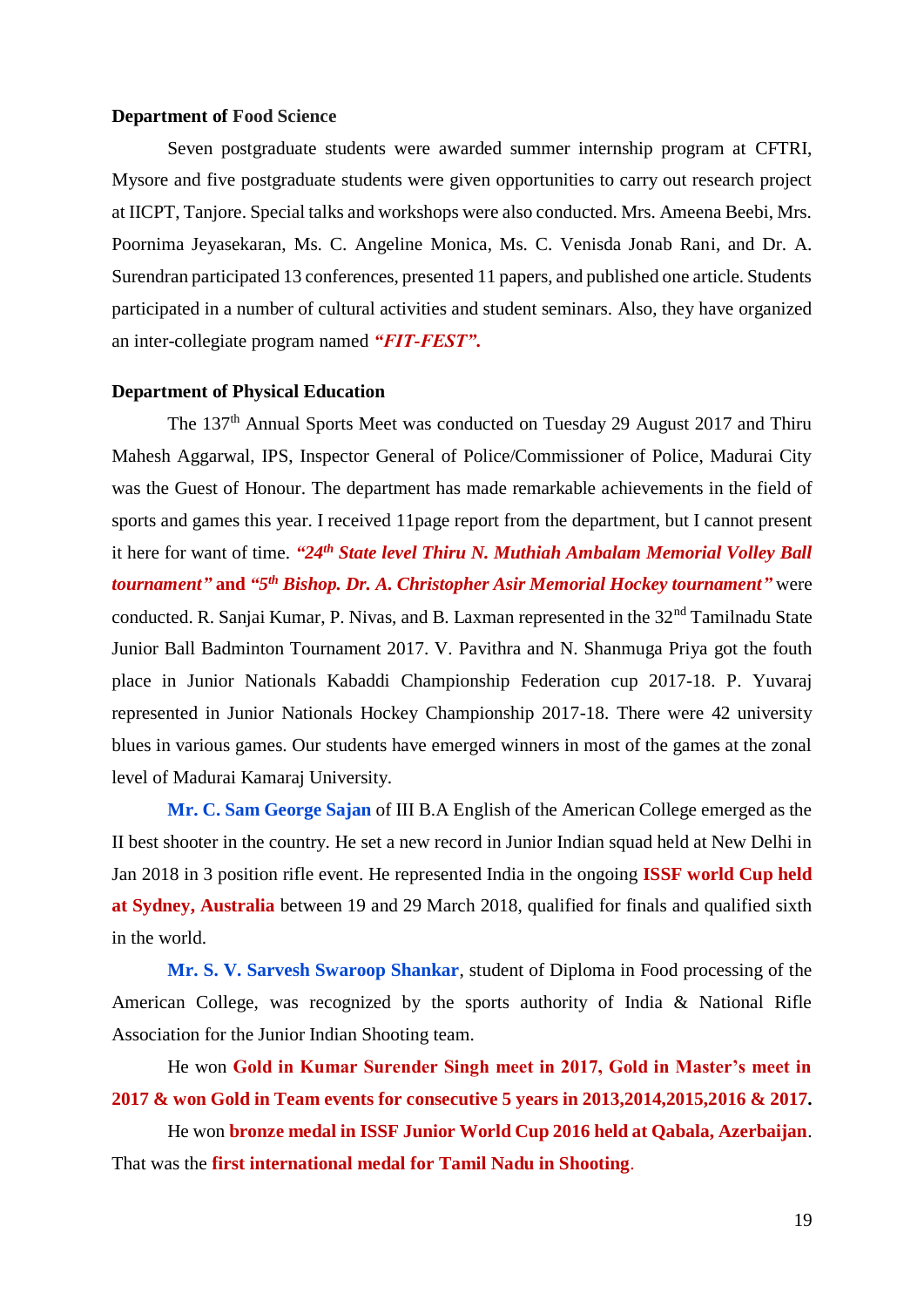# **Department of Applied Science**

A one-day workshop on Aurdino was conducted in September 2017. It is an opensource electronic prototyping platform which enables students to create interactive electronic objects. It also arranged Sky watch program for public to view Super blue and blood moon on 31 Jan 2018.

## **Daniel Poor Memorial Library**

Friends, library is the most central learning place in our campus. Daniel Poor Library is kept open from 8 am to 7 pm for students of both streams. I am happy to share with that the number of books added to the stack this year is **2,131** and journals and magazines is **49**. Inflibnet on-line E-Resource is provided to our faculty members. These resources include more than **31,35,000** e-books and **6,000+** e-journals. For the access of these resources, user name and password were provided to all the faculty members. **51** MPhil and PhD theses have been added this year. Students and faculty members have used the library **48,361** times and a total of **8,499** books transactions were made in the form of Issue, Return and Renewal of books. **6** students were engaged in the library under 'earn-while-learn scheme. **39** orientation programmes were conducted by the Library for the UG, PG students and Research Scholars. Internet browsing centre is open to the users at free of cost and **2,426** students used during this academic year. Dr. Chad M. Bauman, Professor of Religion, Butler University, Indianapolis, Indiana, USA visited the Daniel Poor Memorial Library on 13 July 2017. Our library received UBCHEA project grant from the United Boards for 3 years from July 2016 to June 2019. The name of the project is *"Digitization of Rare Books and Manuscripts Collection of the Centennial Daniel Poor Memorial Library".* 1244 Books have been scanned up to 28<sup>th</sup> February 2018. Librarian Dr. N. Vasanthakumar received a Special Achievement Award from Education Expo TV, Noida on 28 January 2018.

# **SCILET**

**Manu Joseph** was the leader of this year's annual creative writing workshop in Kodaikanal. Around 400 students from the city college attended the *"Meet the Author"* programme. 24th volume of *Kavithalaya* was published. The Paul Linder Love Endowment lecture *"Where Is the Mind without Fear?"* was delivered by **Dr. Sashi Kumar** and 600 students and faculty members attended it. SCILET received as many as 10 international visitors this year. It facilitated Summer Study Abroad for Mr. Josiah Immanuel (April to July 2017) in Hildesheim University, Germany.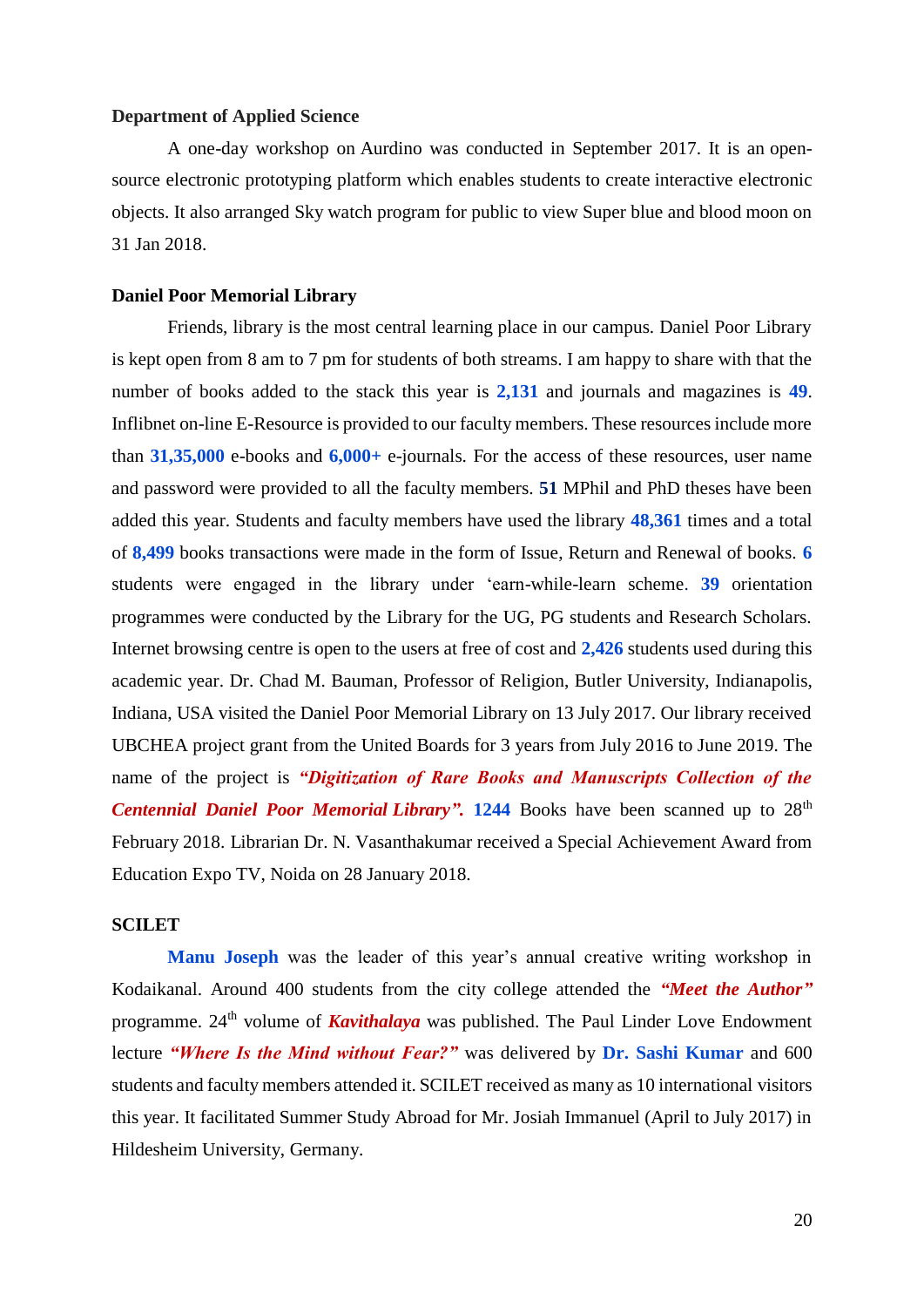# **Community College**

155 students joined the diploma courses in Aqua Culture, Medical Lab Technology, and Food Processing under the UGC sponsored Community College. Special talks and internships were arranged for all students.

# **IQAC**

The IQAC organized a special talk on *"Quality Higher Education in Changing Times"* by **Dr. K. Koodalingam**, Joint Director of Collegiate Education, Madurai Region and around 100 faculty members from city colleges attended it on Teachers Day. In collaboration with NLC, it also conducted inter-collegiate competitions on *"My Vision--Corruption Free India*" in October 2017. Special talks were arranged under Nobel Day 2017 for PG and MPhil scholars. Resource persons highlighted the achievements of the Nobel Laureates of 2017.

## **National Service Scheme**

Our NSS volunteers donated 1431 units of blood to the Blood Bank of Government Rajaji Hospital, Madurai this year. Dr. S. Balakrishnan, NSS Convener, was selected as the contingent leader for NSS Volunteer team from Madurai Kamaraj University for participating in the 22nd National Youth festival at Noida in January 2018. Mr. A. Sathiya Prabhu and Mr. J. Loyala Foresith Spencer, Programme Officers attended a Seven Day ETI - Orientation Programme held at Avinashilingam University, Coimbatore. Programme Officers Mr. A. Nixon Jesuraj and Mrs. P. Mangaiyarkarasi, attended a Three-day TOT on Entrepreneurship Awareness for NSS Programme officers organized by Department of Youth Welfare Studies, School of Youth empowerment, Madurai Kamaraj University. M. Vignesh (15 BBA 83) participated in the NSS Republic Day Parade Camp, New Delhi this year. M. Maharaja (16 TAM 21) and K. Ajith Kumar (17 DFP 13) participated as Camp Organizer in the State Republic Day Parade Camp held at Chennai in January. S. Senthil Kumar (15 ECE 39) and S. Maruthu Pandiyan (15 BBA 99) participated 22nd National Youth Festival 2018 at Noida.

## **NCC (Army)**

Coy Commander **Lt. Dr. J. Prince** successfully completed Pre-commission course held at Officer Training Academy in Kamptee in 2017. **Cadet M. Rajesh Kumar** of II BA Tamil participated in the Republic day parade and in Prime Minister Rally Cultural Program 2018 in New Delhi. **Cadet J. Ebin Johnson** of II BSc Physics represented the Tamil Nadu, Pondicherry & Andaman Nicobar Directorate in All Indian Thal Sainik Camp -2017 at New Delhi. Under Officer **K. Arun** of III Physics, Company Sargeant Major **S. Arun David Raj** of III Physics participated in the Army Attachment Camp -2017 at Secunderabad. **Lance**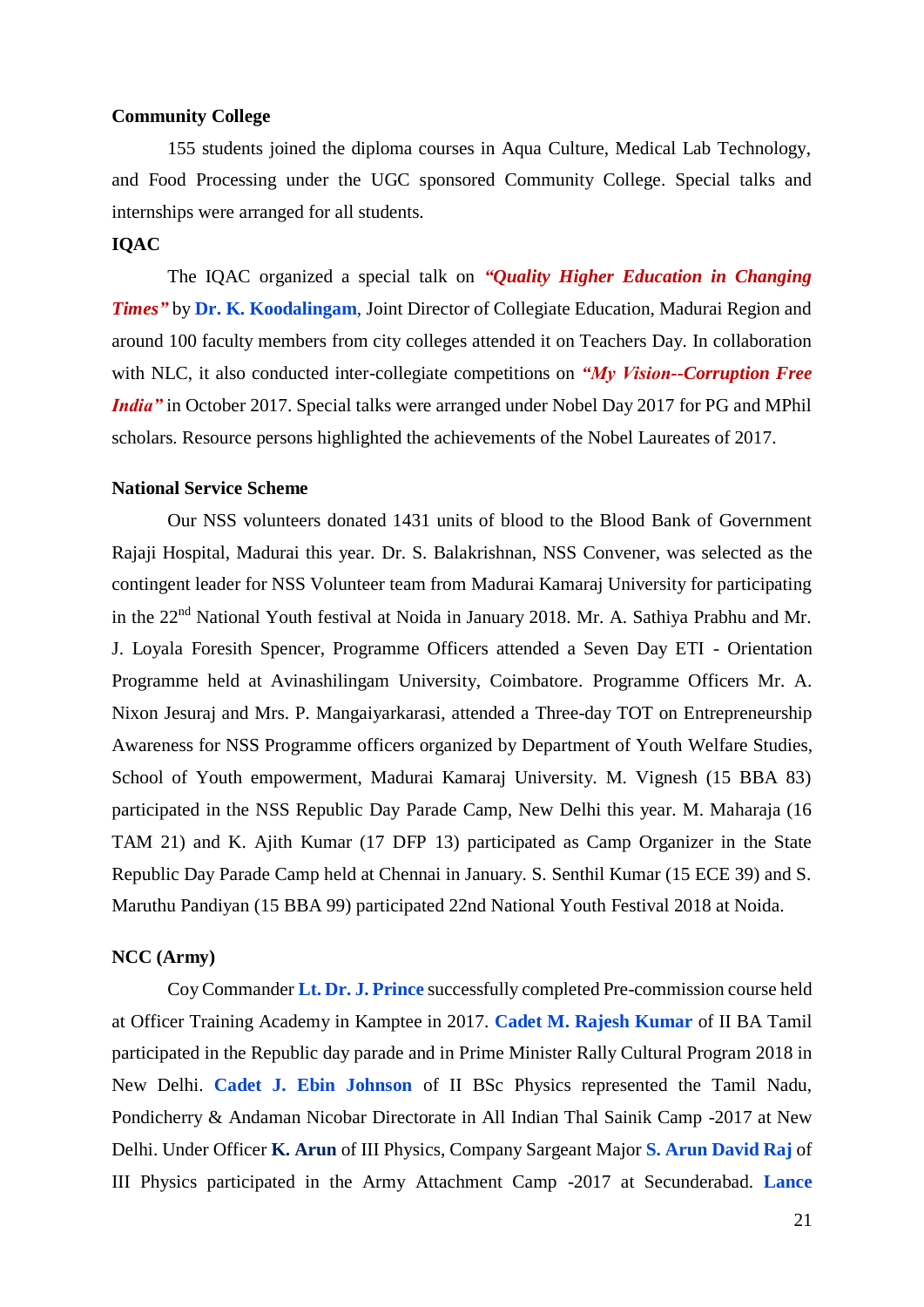**Corporal T. Harwin** of III English participated in the National Integration Camp held at Mangalore. **Cadet V. Saktheeshwaran** of II BA and **Cadet S. Singaraj** of II RPS attended the Republic Parade in Chennai. Besides these individual achievements and accomplishments, the NCC Army Unit of our college organized a number of rallies and awareness programs on various social themes and issues.

## **NCC (Navy)**

Cadets L. Aadhi Manoj of II B.Sc Zoology, M. Sundara Pandi of II BA Tamil and R. Jijender Kumar of II Maths attended RD Parade in Chennai this year. A.C.P. Prasanth of III B.Sc Botany and P. Prem Kumar of III BA Tamil underwent Scuba Diving Training in Chennai.

## **Service Learning Programme**

Service Learning Programme registered 690 students in the five courses that were offered to students this year. Student volunteers were given practical orientation on managing solid waste in the college. Awareness was created among students on the importance and ecological issues of the river Vaigai, socio-economic, health and nutrition aspects of the community who lives on the river basin. Four villages have been adopted and successfully organized awareness camps on socio economic, health, nutritional and village ecology. *"Dengue Awareness Camp"* was conducted in August 2017. *"Nilavembukashyam"* was administered to about 5000 students. *"National Deworming Day"* was observed on 26 February 2018. More than 5000 students were administered *Albendazole* Tablets. Students effectively shared the academic resources of the college with village schools. Value based knowledge was inculcated in students during their visit to various orphanages.

## **Placement Cell**

MCA and MBA students participated in the recruitment drive by Deloitte Consulting and Surya Informatics. The Placement cell has successfully initiated free placement training and placement programme for students in collaboration with Redington Foundation. Thirtyfive students have registered and are undergoing training before placement. The campus placement drive for students of both UG and PG are still under progress.

## **Rotaract Club**

The College Rotaract Club organized Blood Donation Camp in June 2017 and donated 130 units of blood. More than 150 students participated in the one day workshop on *"Fly high to the Sky".*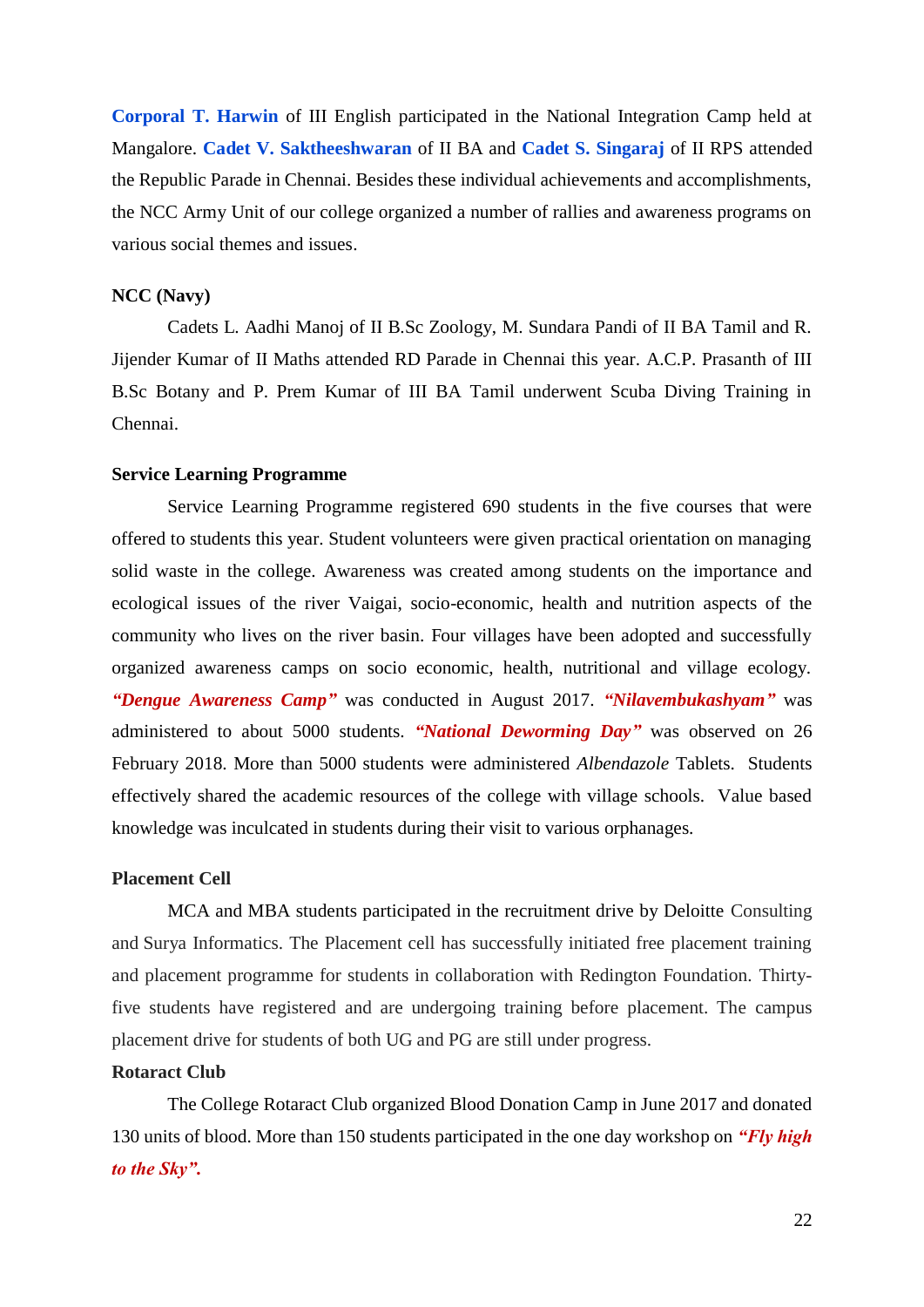# **Student Services Committee**

SSC is a student forum where each student of the American college will get a platform to exhibit and bring out their hidden talents. **SUN Network (AdityaTV)** compiled the talents of our college youth, showcasing their talents on  $20<sup>th</sup>$  January 2018 to telecast in their program *"College.com"*. The program was telecasted on Aditya TV channel on 27<sup>th</sup> January 2018. It guided students to participate in intercollegiate cultural competitions in 22 institutions. The cultural team of our college participated in all the events of the MK University youth festival and secured 18 prizes and won the best college award out of 18 colleges in Zone A.

# **Women's Forum**

Women Forum organised a special awareness programme on *"Physiological and Psychological well being* to the women students and staff our college this month. On the occasion of Women's International Day, two themes were focused; 1) A Complete Women; 2) Time for Transformation of Women's Life. Women faculty retreat was held in Vagamon.

#### **Soropti Club**

The newly constituted Soropti Youth Club was inaugurated in September 2017 and eighty students have joined it. To initiate the club activity, members visited Inba Illam, an old age home. Arts and crafts workshop was conducted in January 2018. It provided an opportunity for members to learn the basics of painting, handicrafts, sketching, fabric and painting.

#### **Retirements**

The following members of the faculty and non-teaching staff members are retiring this year after a long-dedicated service to the college:

- 1. Dr. M.G. Rethan, Associate Professor in Sociology
- 2. Mr. C.A. Pradeep, Associate Professor in Chemistry
- 3. Dr. R. Vijayan, Associate Professor in Botany
- 4. Mr. Jeyakodi Balan Premkumar, Associate Professor in Maths
- 5. Mr. M. Jeyakumar, Associate Professor in Maths
- 6. Mr. Jesupaul Thangaraj, Associate Professor in Maths
- 7. Mr. W. Chester Manuel, Physical Education Director
- 8. Ms. B. Vijaya, Lecturer in French
- 9. Mr. A. Sekar, Assistant in Zoology
- 10. Mr. Susaimanickam of Washburn Hall
- 11. Mr. Alagar of Dudley Hall
- 12. Mr. Narayanan of Dudley Hall
- 13. Mr. Arul of Dudley Hall